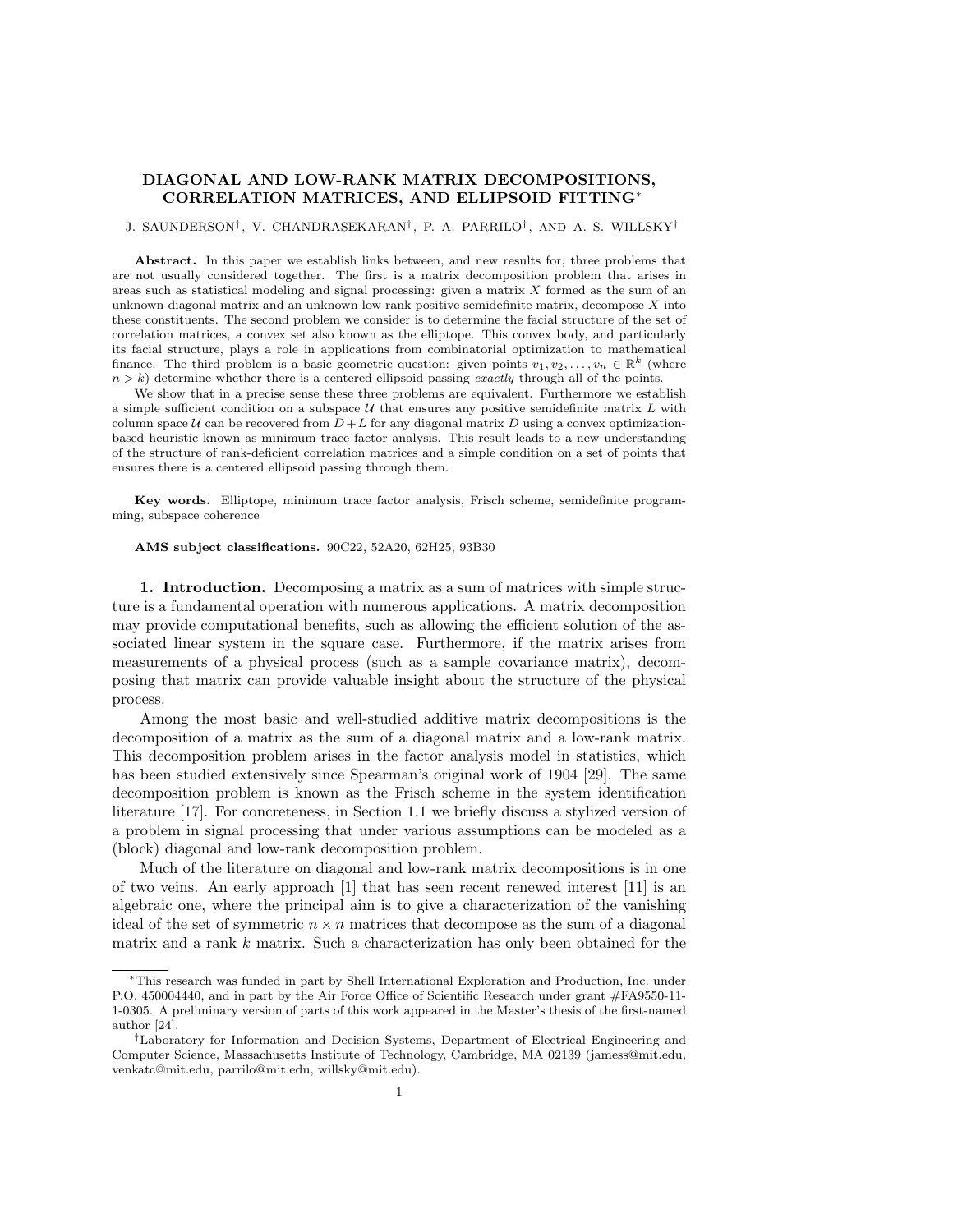border cases  $k = 1$ ,  $k = n - 1$  (due to Kalman [17]), and the recently resolved  $k = 2$ case (due to Brouwer and Draisma [3] following a conjecture by Drton et al. [11]). This approach does not (yet) offer scalable algorithms for performing decompositions, rendering it unsuitable for many applications including those in high-dimensional statistics, optics [12], and signal processing [24]. The other main approach to factor analysis is via heuristic local optimization techniques, often based on the expectation maximization (EM) algorithm [9]. This approach, while computationally tractable, typically offers no provable performance guarantees.

A third way is offered by convex optimization-based methods for diagonal and low-rank decompositions such as minimum trace factor analysis (MTFA), the idea and initial analysis of which dates at least to Ledermann's 1940 work [21]. MTFA is computationally tractable, being based on a semidefinite program (see Section 2), and yet offers the possibility of provable performance guarantees. In this paper we provide a new analysis of MTFA that is particularly suitable for high-dimensional problems.

Semidefinite programming duality theory provides a link between this matrix decomposition heuristic and the facial structure of the set of correlation matrices positive semidefinite matrices with unit diagonal—also known as the elliptope [19]. This set is one of the simplest of spectrahedra—affine sections of the positive semidefinite cone. Spectrahedra are of particular interest for two reasons. First, spectrahedra are a rich class of convex sets that have many nice properties (such as being facially exposed). Second, there are well-developed algorithms, efficient both in theory and in practice, for optimizing linear functionals over spectrahedra. These optimization problems are known as semidefinite programs [30].

The elliptope arises in semidefinite programming-based relaxations of problems in areas such as combinatorial optimization (e.g. the MAX-CUT problem  $[14]$ ) and statistical mechanics (e.g. the  $k$ -vector spin glass problem  $[2]$ ). In addition, the problem of projecting onto the set of (possibly low-rank) correlation matrices has enjoyed considerable interest in mathematical finance and numerical analysis in recent years [16]. In each of these applications the structure of the set of low-rank correlation matrices, i.e. the facial structure of this convex body, plays an important role.

Understanding the faces of the elliptope turns out to be related to the following ellipsoid fitting problem: given n points in  $\mathbb{R}^k$  (with  $n > k$ ), under what conditions on the points is there an ellipsoid centered at the origin that passes exactly through these points? While there is considerable literature on many ellipsoid-related problems, we are not aware of any previous systematic investigation of this particular problem.

1.1. Illustrative application: direction of arrival estimation. Direction of arrival estimation is a classical problem in signal processing where (block) diagonal and low-rank decomposition problems arise naturally. In this section we briefly discuss some stylized models of the direction of arrival estimation problem that can be reduced to matrix decomposition problems of the type considered in this paper.

Suppose we have *n* sensors at locations  $(x_1, y_1), (x_2, y_2), \ldots, (x_n, y_n) \in \mathbb{R}^2$  that are passively 'listening' for waves (electromagnetic or acoustic) at a known frequency from  $r \ll n$  sources in the far field (so that the waves are approximately plane waves when they reach the sensors). The aim is to estimate the number of sources  $r$  and their directions of arrival  $\theta = (\theta_1, \theta_2, \dots, \theta_r)$  given sensor measurements and knowledge of the sensor locations (see Figure 1.1).

A standard mathematical model for this problem (see [18] for a derivation) is to model the vector of sensor measurements  $z(t) \in \mathbb{C}^n$  at time t as

$$
z(t) = A(\theta)s(t) + n(t)
$$
\n(1.1)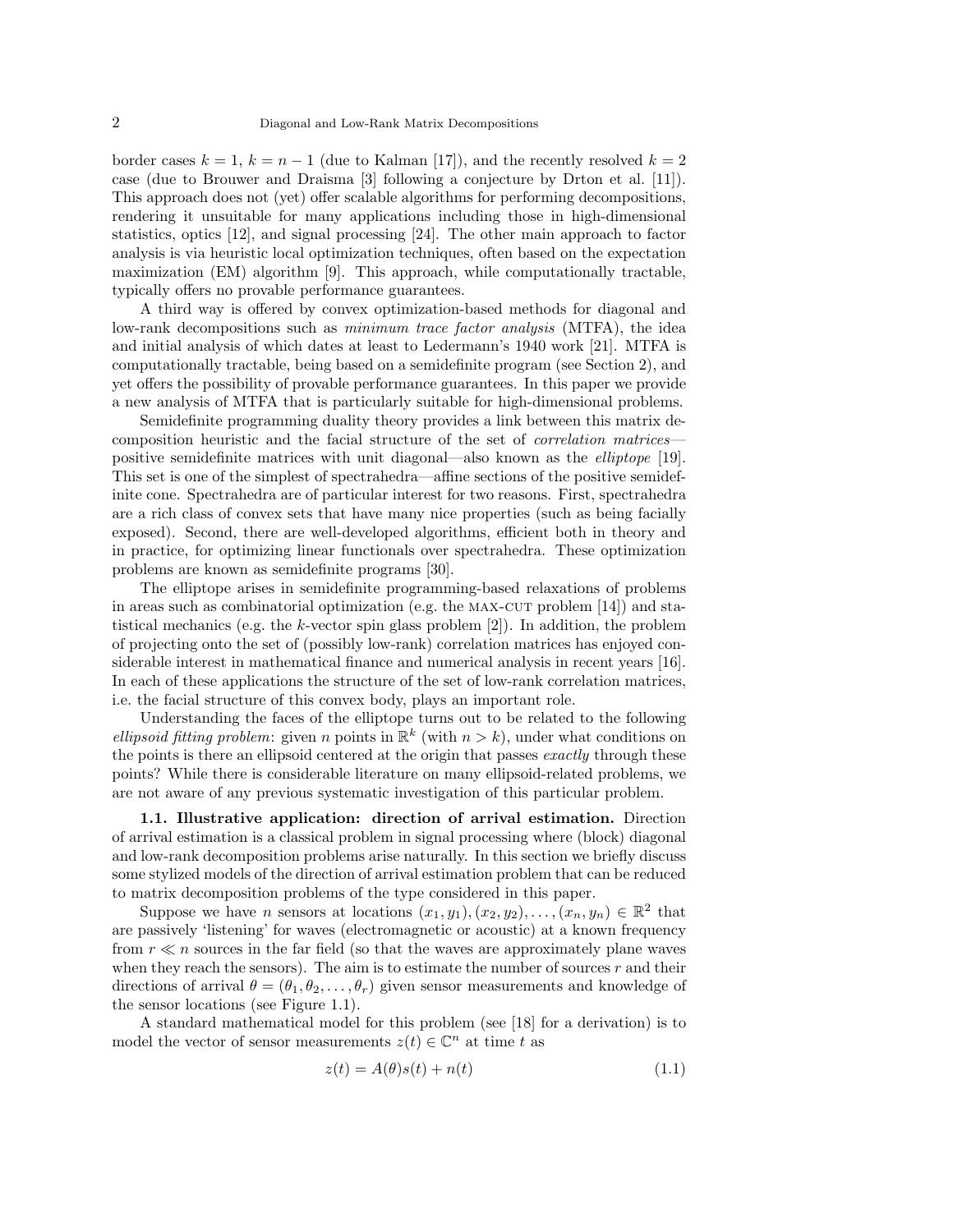

Fig. 1.1: Plane waves from directions  $\theta_1$  and  $\theta_2$  arriving at an array of sensors equally spaced on a circle (a uniform circular array).

where  $s(t) \in \mathbb{C}^r$  is the vector of baseband signal waveforms from the sources,  $n(t) \in \mathbb{C}^n$ is the vector of sensor measurement noise, and  $A(\theta)$  is the  $n \times r$  matrix with complex entries  $[A(\theta)]_{ij} = e^{-k\sqrt{-1}(x_i \cos(\theta_j) + y_i \sin(\theta_j))}$ , with k a positive constant related to the frequency of the waves being sensed.

The column space of  $A(\theta)$  contains all the information about the directions of arrival  $\theta$ . As such, subspace-based approaches to direction of arrival estimation aim to estimate the column space of  $A(\theta)$  (from which a number of standard techniques can be employed to estimate  $\theta$ ).

Typically  $s(t)$  and  $n(t)$  are modeled as zero-mean stationary white Gaussian processes with covariances  $\mathbb{E}[s(t)s(t)^{H}] = P$  and  $\mathbb{E}[n(t)n(t)^{H}] = Q$  respectively (where  $A<sup>H</sup>$  denotes the Hermitian transpose of A and  $\mathbb{E}[\cdot]$  the expectation). In the simplest setting,  $s(t)$  and  $n(t)$  are assumed to be uncorrelated so that the covariance of the sensor measurements at any time is

$$
\Sigma = A(\theta) P A(\theta)^H + Q.
$$

The first term is Hermitian positive semidefinite with rank  $r$ , i.e. the number of sources. Under the assumption that spatially well-separated sensors (such as in a sensor network) have uncorrelated measurement noise Q is diagonal. In this case the covariance  $\Sigma$  of the sensor measurements decomposes as a sum of a positive semidefinite matrix of rank  $r \ll n$  and a diagonal matrix. Given an approximation of  $\Sigma$  (e.g. a sample covariance) approximately performing this diagonal and low-rank matrix decomposition allows the estimation of the column space of  $A(\theta)$  and in turn the directions of arrival.

A variation on this problem occurs if there are multiple sensors at each location, sensing, for example, waves at different frequencies. Again under the assumption that well-separated sensors have uncorrelated measurement noise, and sensors at the same location have correlated measurement noise, the sensor noise covariance matrix Q would be *block-diagonal*. As such the covariance of all of the sensor measurements would decompose as the sum of a low-rank matrix (with rank equal to the total number of sources over all measured frequencies) and a block-diagonal matrix.

A block-diagonal and low-rank decomposition problem also arises if the second-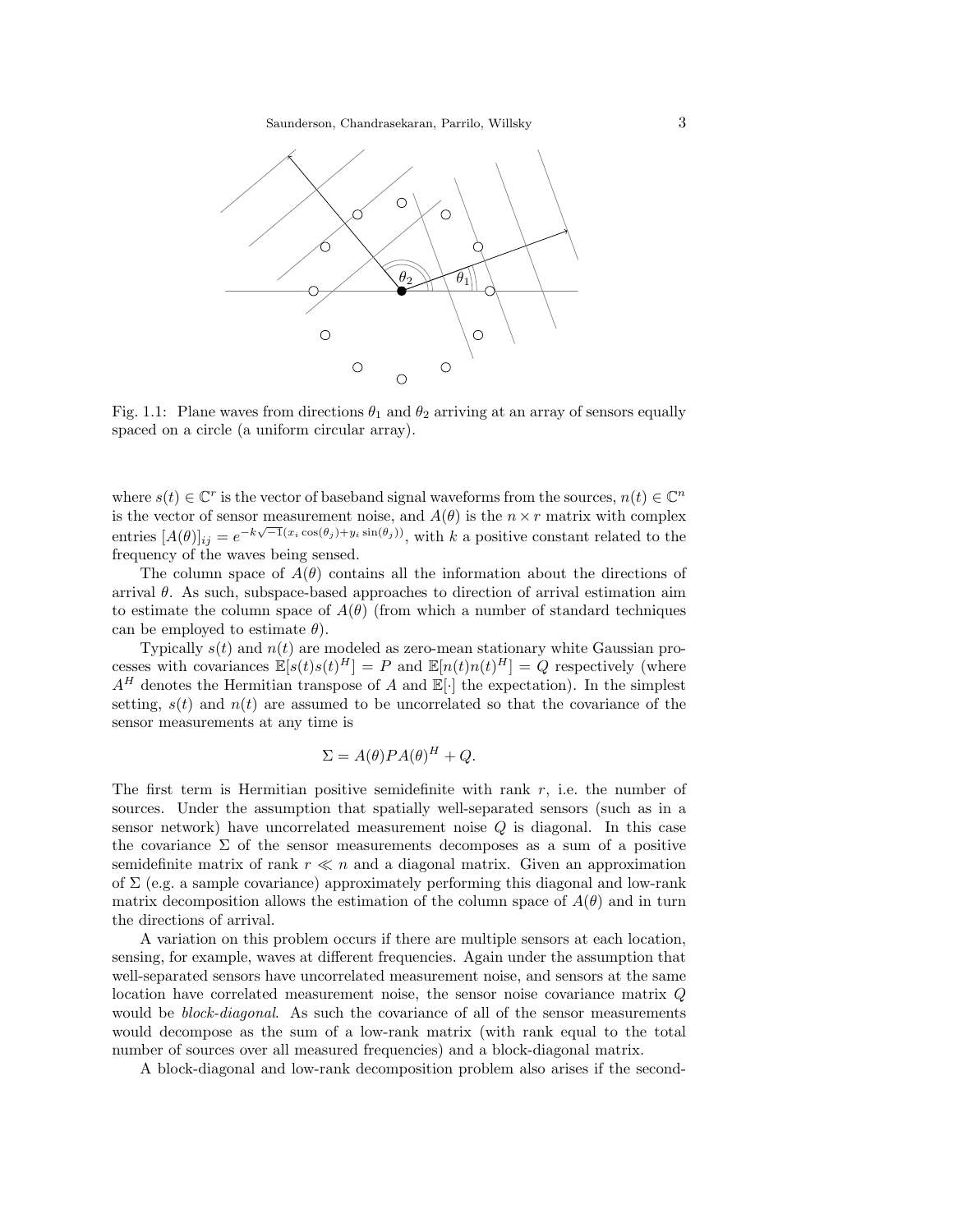order statistics of the noise have certain symmetries. This might occur in cases where the sensors themselves are arranged in a symmetric way (such as in the uniform circular array shown in Figure 1.1). In this case there is a unitary matrix  $T$  (depending only on the symmetry group of the array) such that  $TQT<sup>H</sup>$  is block-diagonal [25]. Then the covariance of the sensor measurements, when written in coordinates with respect to  $T$ , is

$$
T\Sigma T^H = TA(\theta)PA(\theta)^H T^H + TQT^H
$$

which has a decomposition as the sum of a block diagonal matrix and a rank r Hermitian positive semidefinite matrix (as conjugation by  $T$  does not change the rank of this term).

Note that the matrix decomposition problems discussed in this section involve Hermitian matrices with complex entries, rather than the symmetric matrices with real entries considered elsewhere in this paper. It is straightforward to generalize the main problems and results throughout the paper to the complex setting.

### 1.2. Contributions.

Relating MTFA, correlation matrices, and ellipsoid fitting. We introduce and make explicit the links between the analysis of MTFA, the facial structure of the elliptope, and the ellipsoid fitting problem, showing that these problems are, in a precise sense, equivalent (see Proposition 3.1). As such, we relate a basic problem in statistical modeling (tractable diagonal and low-rank matrix decompositions), a basic problem in convex algebraic geometry (understanding the facial structure of perhaps the simplest of spectrahedra), and a basic geometric problem.

A sufficient condition for the three problems. The main result of the paper is to establish a new, simple, sufficient condition on a subspace  $\mathcal U$  of  $\mathbb R^n$  that ensures that MTFA correctly decomposes matrices of the form  $D^* + L^*$  where  $\mathcal{U}$  is the column space of  $L^*$ . The condition is stated in terms of a measure of *coherence* of a subspace (made precise in Definition 4.1). Informally, the coherence of a subspace is a real number between zero and one that measures how close the subspace is to containing any of the elementary unit vectors. This result can be translated into new results for the other two problems under consideration based on the relationship between the analysis of MTFA, the faces of the elliptope, and ellipsoid fitting.

Block-diagonal and low-rank decompositions. In Section 5 we turn our attention to the block-diagonal and low-rank decomposition problem, showing how our results generalize to that setting. Our arguments combine our results for the diagonal and low-rank decomposition case with an understanding of the symmetries of the blockdiagonal and low-rank decomposition problem.

1.3. Outline. The remainder of the paper is organized as follows. We describe notation, give some background on semidefinite programming, and provide precise problem statements in Section 2. In Section 3 we present our first contribution by establishing relationships between the success of MTFA, the faces of the elliptope, and ellipsoid fitting. We then illustrate these connections by noting the equivalence of a known result about the faces of the elliptope, and a known result about MTFA, and translating these into the context of ellipsoid fitting. Section 4 is focused on establishing and interpreting our main result: a sufficient condition for the three problems based on a coherence inequality. Finally in Section 5 we generalize our results to the analogous tractable block-diagonal and low-rank decomposition problem.

## 2. Background and problem statements.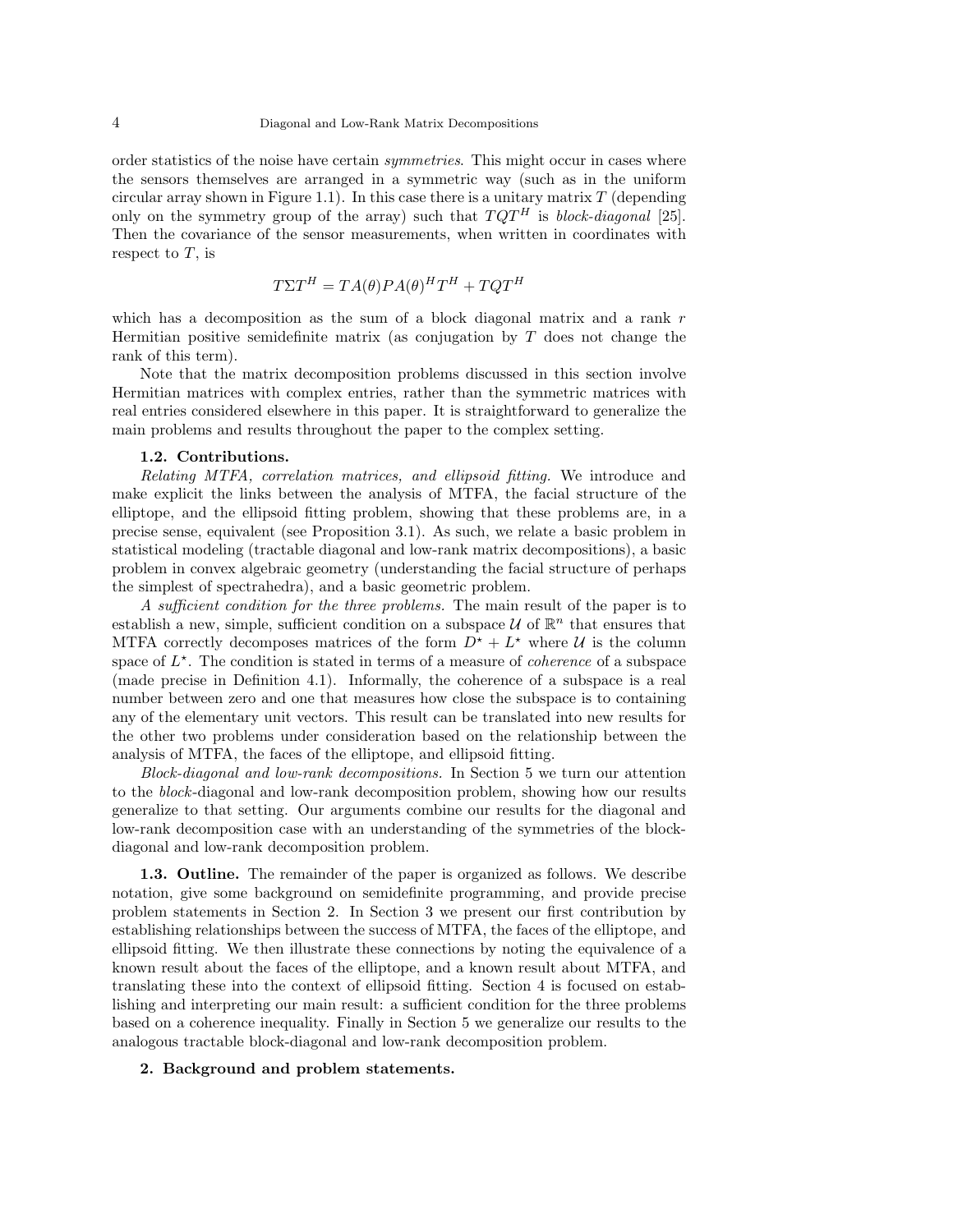**2.1.** Notation. If  $x, y \in \mathbb{R}^n$  we denote by  $\langle x, y \rangle = \sum_{i=1}^n x_i y_i$  the standard Euclidean inner product and by  $||x||_2 = \langle x, x \rangle^{1/2}$  the corresponding Euclidean norm. We write  $x \geq 0$  and  $x > 0$  to indicate that x is entry-wise non-negative and strictly positive, respectively. Correspondingly, if  $X, Y \in \mathcal{S}^n$ , the set of  $n \times n$  symmetric matrices, then we denote by  $\langle X, Y \rangle = \text{tr}(XY)$  the trace inner product and by  $||X||_F =$  $\langle X, X \rangle^{1/2}$  the Frobenius norm. We write  $X \succeq 0$  and  $X \succ 0$  to indicate that X is positive semidefinite and strictly positive definite, respectively. We write  $S_{+}^{n}$  for the cone of  $n \times n$  positive semidefinite matrices.

The column space of a matrix X is denoted  $\mathcal{R}(X)$  and the nullspace is denoted  $\mathcal{N}(X)$ . If X is an  $n \times n$  matrix then  $\text{diag}(X) \in \mathbb{R}^n$  is the diagonal of X. If  $x \in \mathbb{R}^n$  then diag<sup>\*</sup> $(x) \in S^n$  is the diagonal matrix with  $[\text{diag}^*(x)]_{ii} = x_i$  for  $i = 1, 2, ..., n$ . If U is a subspace of  $\mathbb{R}^n$  then  $P_{\mathcal{U}} : \mathbb{R}^n \to \mathbb{R}^n$  denotes the orthogonal projector onto  $\mathcal{U}$ , that is the self-adjoint linear map such that  $\mathcal{R}(P_{\mathcal{U}}) = \mathcal{U}$ ,  $P_{\mathcal{U}}^2 = P_{\mathcal{U}}$  and  $tr(P_{\mathcal{U}}) = dim(\mathcal{U})$ .

We use the notation  $e_i$  for the vector with a one in the *i*th position and zeros elsewhere and the notation 1 to denote the vector all entries of which are one. We use the shorthand [n] for the set  $\{1, 2, \ldots, n\}$ . The set of  $n \times n$  correlation matrices, i.e. positive semidefinite matrices with unit diagonal, is denoted  $\mathcal{E}_n$ . For brevity we typically refer to  $\mathcal{E}_n$  as the elliptope, and the elements of  $\mathcal{E}_n$  as correlation matrices.

2.2. Semidefinite programming. The term semidefinite programming [30] refers to convex optimization problems of the form

$$
\underset{X}{\text{minimize}} \langle C, X \rangle \quad \text{subject to} \quad \left\{ \begin{array}{c} \mathcal{A}(X) = b \\ X \succeq 0 \end{array} \right. \tag{2.1}
$$

where X and C are  $n \times n$  symmetric matrices,  $b \in \mathbb{R}^m$ , and  $\mathcal{A}: \mathcal{S}^n \to \mathbb{R}^m$  is a linear map. The dual semidefinite program is

$$
\underset{y,S}{\text{maximize}} \langle b, y \rangle \quad \text{subject to} \quad \left\{ \begin{array}{l} C - \mathcal{A}^*(y) = S \\ S \succeq 0 \end{array} \right. \tag{2.2}
$$

where  $\mathcal{A}^* : \mathbb{R}^m \to \mathcal{S}^n$  is the adjoint of  $\mathcal{A}$ .

General semidefinite programs can be solved in polynomial time using interior point methods [30]. While our focus in this paper is not on algorithms, we remark that for the structured semidefinite programs discussed in this paper, many different special-purpose methods have been devised.

The main result about semidefinite programming that we use is the following optimality condition (see [30] for example).

THEOREM 2.1. Suppose (2.1) and (2.2) are strictly feasible. Then  $X^*$  and  $(y^*, S^*)$  are optimal for the primal (2.1) and dual (2.2) respectively if and only if  $X^*$  is primal feasible,  $(y^*, S^*)$  is dual feasible and  $X^*S^* = 0$ .

2.3. Tractable diagonal and low-rank matrix decompositions. To decompose X into a diagonal part and a positive semidefinite low-rank part, we may try to solve the following rank minimization problem

$$
\underset{D,L}{\text{minimize}} \ \text{rank}(L) \quad \text{subject to} \quad \left\{ \begin{array}{l} X = D + L \\ L \geq 0 \\ D \quad \text{diagonal.} \end{array} \right.
$$

Since the rank function is non-convex and non-differentiable, it is not clear how to solve this optimization problem directly. One approach that has been successful for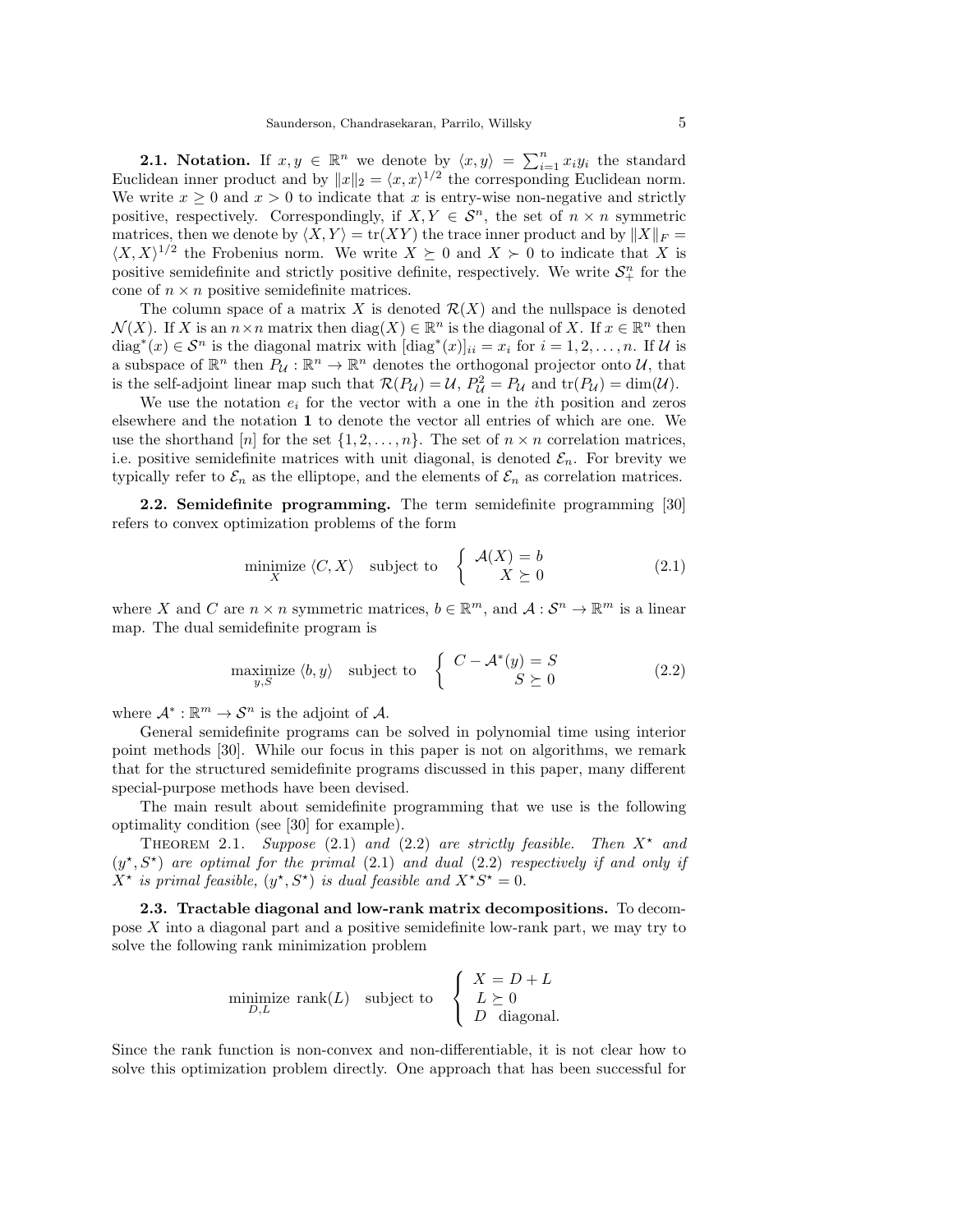other rank minimization problems (for example those in [22, 23]), is to replace the rank function with the trace function in the objective. This can be viewed as a convexification of the problem as the trace function is the convex envelope of the rank function when restricted to positive semidefinite matrices with spectral norm at most one. Performing this convexification leads to the semidefinite program we refer to as minimum trace factor analysis (MTFA):

$$
\underset{D,L}{\text{minimize }} \text{tr}(L) \quad \text{subject to} \quad\n\begin{cases}\nX = D + L \\
L \geq 0 \\
D \quad \text{diagonal.}\n\end{cases}\n\tag{2.3}
$$

It has been shown by Della Riccia and Shapiro [7] that if MTFA is feasible it has a unique optimal solution. One central concern of this paper is to understand when the diagonal and low-rank decomposition of a matrix given by MTFA is 'correct' in the following sense.

Recovery problem I. Suppose X is a matrix of the form  $X = D^* + L^*$  where  $D^*$ is diagonal and  $L^*$  is positive semidefinite. What conditions on  $(D^*, L^*)$  ensure that  $(D^{\star}, L^{\star})$  is the unique optimum of MTFA with input X?

We establish in Section 3 that whether  $(D^*, L^*)$  is the unique optimum of MTFA with input  $X = D^* + L^*$  depends only on the column space of  $L^*$ , motivating the following definition.

DEFINITION 2.2. A subspace  $U$  of  $\mathbb{R}^n$  is recoverable by MTFA if for every diagonal  $D^*$  and every positive semidefinite  $L^*$  with column space  $\mathcal{U}, (D^*, L^*)$  is the unique optimum of MTFA with input  $X = D^* + L^*$ .

In these terms, we can restate the recovery problem succinctly as follows.

Recovery problem II. Determine which subspaces of  $\mathbb{R}^n$  are recoverable by MTFA.

Much of the basic analysis of MTFA, including optimality conditions and relations between minimum rank and minimum trace factor analysis, was carried out in a sequence of papers by Shapiro [26, 27, 28] and Della Riccia and Shapiro [7]. More recently, Chandrasekaran et al. [6] and Candès et al. [4] considered convex optimization heuristics for decomposing a matrix as a sum of a sparse and low-rank matrix. Since a diagonal matrix is certainly sparse, the analysis in [6] can be specialized to give fairly conservative sufficient conditions for the success of MTFA.

The diagonal and low-rank decomposition problem can also be interpreted as a low-rank matrix completion problem, where we are given all the entries of a low-rank matrix except the diagonal, and aim to correctly reconstruct the diagonal entries. As such, this paper is closely related to the ideas and techniques used in the work of Candès and Recht [5] and a number of subsequent papers on this topic. We would like to emphasize a key point of distinction between that line of work and the present paper. The recent low-rank matrix completion literature largely focuses on determining the proportion of *randomly selected* entries of a low-rank matrix that need to be revealed to be able to reconstruct that low-rank matrix using a tractable algorithm. The results of this paper, on the other hand, can be interpreted as attempting to understand which low-rank matrices can be reconstructed from a *fixed* and quite canonical pattern of revealed entries.

**2.4. Faces of the elliptope.** The faces of the cone of  $n \times n$  positive semidefinite matrices are all of the form

$$
\mathcal{F}_{\mathcal{U}} = \{ X \succeq 0 : \mathcal{N}(X) \supseteq \mathcal{U} \} \tag{2.4}
$$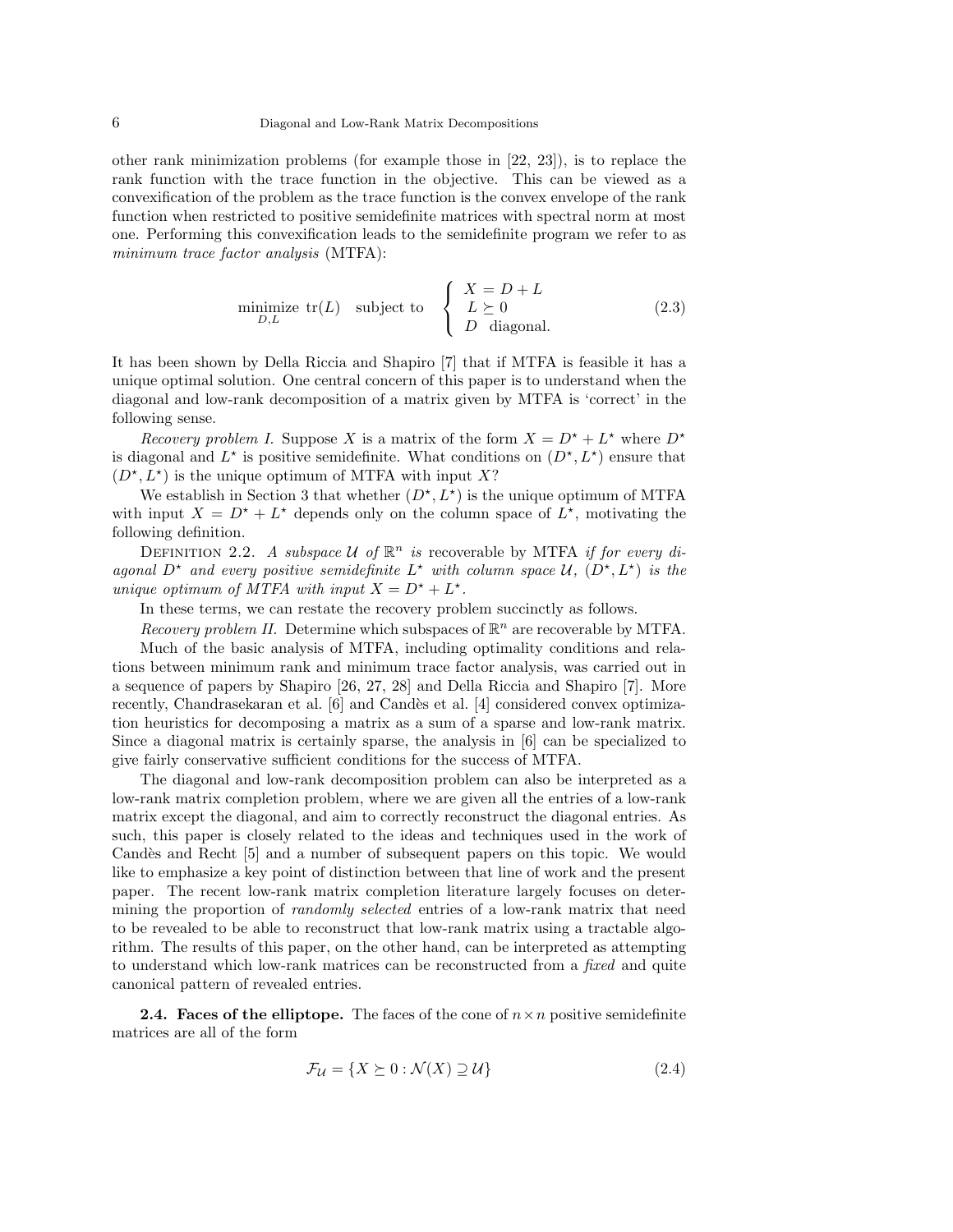where U is a subspace of  $\mathbb{R}^n$  [19]. Conversely given any subspace U of  $\mathbb{R}^n$ ,  $\mathcal{F}_U$  is a face of  $\mathcal{S}_+^n$ . As a consequence, the faces of  $\mathcal{E}_n$  are all of the form

$$
\mathcal{E}_n \cap \mathcal{F}_\mathcal{U} = \{ X \succeq 0 : \mathcal{N}(X) \supseteq \mathcal{U}, \text{ diag}(X) = 1 \}
$$
\n<sup>(2.5)</sup>

where  $U$  is a subspace of  $\mathbb{R}^n$  [19]. It is *not* the case, however, that for every subspace U of  $\mathbb{R}^n$  there is a correlation matrix with nullspace containing U, motivating the following definition.

DEFINITION 2.3 ([19]). A subspace U of  $\mathbb{R}^n$  is realizable if there is an  $n \times n$ correlation matrix Q such that  $\mathcal{N}(Q) \supset \mathcal{U}$ .

The problem of understanding the facial structure of the set of correlation matrices can be restated as follows.

Facial structure problem. Determine which subspaces of  $\mathbb{R}^n$  are realizable.

Much is already known about the faces of the elliptope. For example, all possible dimensions of faces as well as polyhedral faces, are known [20]. Characterizations of the realizable subspaces of  $\mathbb{R}^n$  of dimension 1,  $n-2$ , and  $n-1$  are given in [8] and implicitly in  $[19]$  and  $[20]$ . Nevertheless, little is known about which k dimensional subspaces of  $\mathbb{R}^n$  are realizable for general n and k.

## 2.5. Ellipsoid fitting.

Ellipsoid fitting problem I. What conditions on a collection of n points in  $\mathbb{R}^k$ ensure that there is a centered ellipsoid passing exactly through all those points?

Let us consider some basic properties of this problem.

Number of points. If  $n \leq k$  we can always fit an ellipsoid to the points. Indeed if V is the matrix with columns  $v_1, v_2, \ldots, v_n$  then the image of the unit sphere in  $\mathbb{R}^n$ under V is a centered ellipsoid passing through  $v_1, v_2, \ldots, v_n$ . If  $n > \binom{k+1}{2}$  and the points are 'generic' then we cannot fit a centered ellipsoid to them. This is because if we represent the ellipsoid by a symmetric  $k \times k$  matrix M, the condition that it passes through the points (ignoring the positivity condition on  $M$ ) means that M must satisfy *n* linearly independent equations.

Invariances. If  $T \in GL(k)$  is an invertible linear map then there is an ellipsoid passing through  $v_1, v_2, \ldots, v_n$  if and only if there is an ellipsoid passing through  $Tv_1, Tv_2, \ldots, Tv_n$ . This means that whether there is an ellipsoid passing through n points in  $\mathbb{R}^k$  does not depend on the actual set of n points, but on a subspace of  $\mathbb{R}^n$ related to the points. We summarize this observation in the following lemma.

LEMMA 2.4. Suppose V is a  $k \times n$  matrix with row space V. If there is a centered ellipsoid in  $\mathbb{R}^k$  passing through the columns of V then there is a centered ellipsoid passing through the columns of any matrix  $\tilde{V}$  with row space  $V$ .

Lemma 2.4 asserts that whether it is possible to fit an ellipsoid to  $v_1, v_2, \ldots, v_n$ depends only on the row space of the matrix with columns given by the  $v_i$ , motivating the following definition.

DEFINITION 2.5. A subspace  $V$  of  $\mathbb{R}^n$  has the ellipsoid fitting property if there is  $a k \times n$  matrix V with row space V and a centered ellipsoid in  $\mathbb{R}^k$  that passes through each column of V .

As such we can restate the ellipsoid fitting problem as follows.

Ellipsoid fitting problem II. Determine which subspaces of  $\mathbb{R}^n$  have the ellipsoid fitting property.

3. Relating ellipsoid fitting, diagonal and low-rank decompositions, and correlation matrices. In this section we show that the ellipsoid fitting problem, the recovery problem, and the facial structure problem are equivalent in the following sense.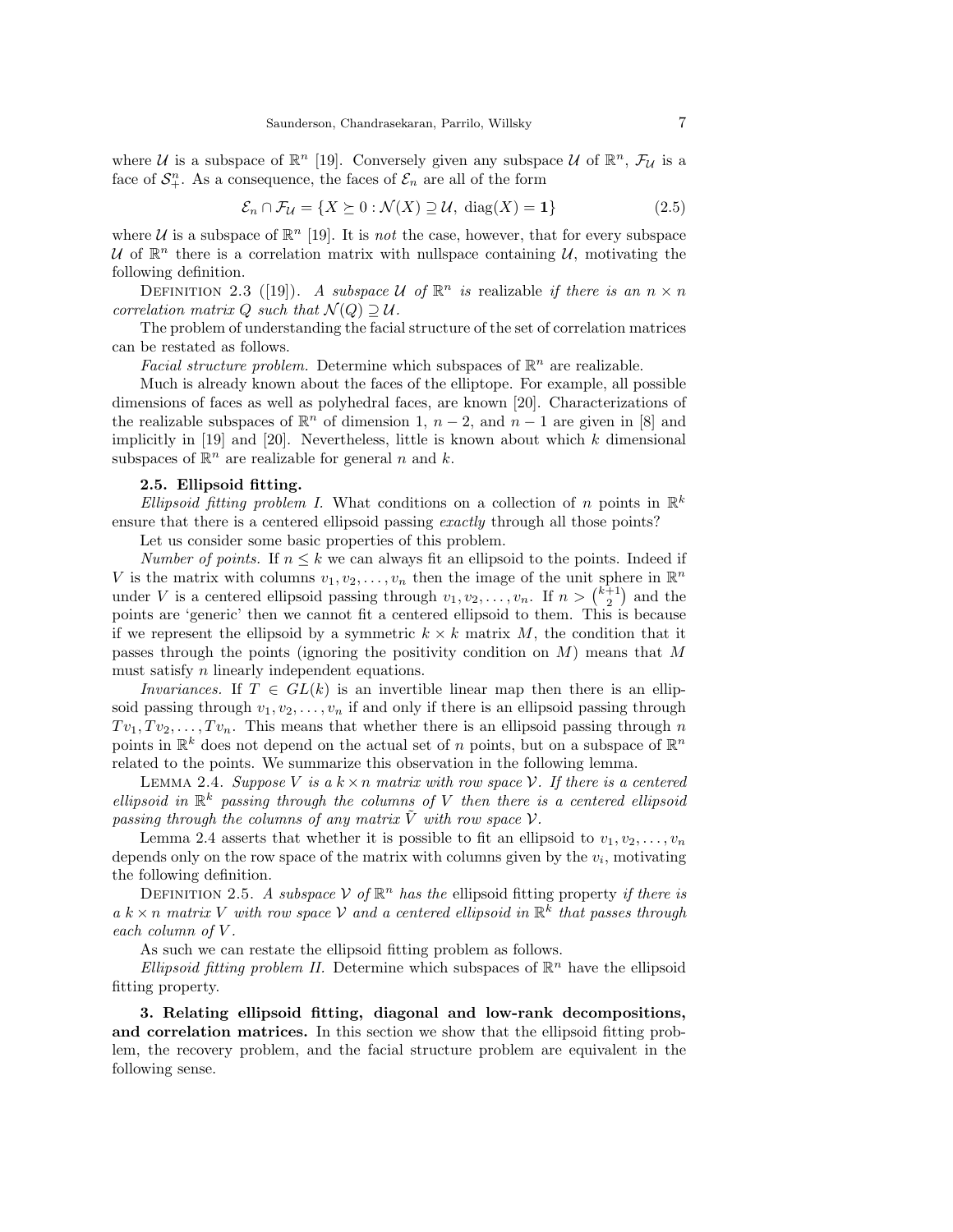PROPOSITION 3.1. Let  $\mathcal U$  be a subspace of  $\mathbb R^n$ . Then the following are equivalent:

1. U is recoverable by MTFA.

2. U is realizable.

3.  $\mathcal{U}^{\perp}$  has the ellipsoid fitting property.

*Proof.* To see that 2 implies 3, let V be a  $k \times n$  matrix with nullspace U and let  $v_i$  denote the *i*th column of V. If U is realizable there is a correlation matrix Y with nullspace containing U. Hence there is some  $M \succeq 0$  such that  $Y = V^T M V$  and  $v_i^T M v_i = 1$  for  $i \in [n]$ . Since V has nullspace U, it has row space  $\mathcal{U}^{\perp}$ . Hence the subspace  $\mathcal{U}^{\perp}$  has the ellipsoid fitting property. By reversing the argument we see that the converse also holds.

The equivalence of 1 and 2 arises from semidefinite programming duality. Following a slight reformulation, MTFA (2.3) can be expressed as

$$
\underset{d,L}{\text{maximize}} \ \langle \mathbf{1}, d \rangle \quad \text{subject to} \quad \left\{ \begin{array}{l} X = \text{diag}^*(d) + L \\ L \succeq 0 \end{array} \right. \tag{3.1}
$$

and its dual as

$$
\underset{Y}{\text{minimize}} \ \langle X, Y \rangle \quad \text{subject to} \quad \left\{ \begin{array}{c} \text{diag}(Y) = \mathbf{1} \\ Y \succeq 0 \end{array} \right. \tag{3.2}
$$

which is clearly just the optimization of the linear functional defined by  $X$  over the elliptope. We note that  $(3.1)$  is exactly in the standard dual form  $(2.2)$  for semidefinite programming and correspondingly that  $(3.2)$  is in the standard primal form  $(2.1)$  for semidefinite programming.

Suppose  $U$  is recoverable by MTFA. Fix a diagonal matrix  $D^*$  and a positive semidefinite matrix  $L^*$  with column space U and let  $X = D^* + L^*$ . Since (3.1) and (3.2) are strictly feasible, by Theorem 2.1 (optimality conditions for semidefinite programming), the pair  $(\text{diag}(D^*), L^*)$  is an optimum of  $(3.1)$  if and only if there is some correlation matrix  $Y^*$  such that  $Y^*L^* = 0$ . Since  $\mathcal{R}(L^*) = \mathcal{U}$  this implies that U is realizable. Conversely, if U is realizable, there is some  $Y^*$  such that  $Y^*L^* = 0$ for every  $L^*$  with column space  $\mathcal{U}$ , showing that  $\mathcal{U}$  is recoverable by MTFA.

Remark. We note that in the proof of Proposition 3.1 we established that the two versions of the recovery problem stated in Section 2.3 are actually equivalent. In particular, whether  $(D^*, L^*)$  is the optimum of MTFA with input  $X = D^* + L^*$ depends only on the column space of  $L^*$ .

**3.1. Certificates of failure.** We can prove that a subspace  $U$  is realizable by constructing a correlation matrix with nullspace containing  $U$ . We can prove that a subspace is not realizable by constructing a matrix that certifies this fact. Geometrically, a subspace U is realizable if and only if the subspace  $\mathcal{L}_U = \{X \in \mathcal{S}^n :$  $\mathcal{N}(X) \supseteq \mathcal{U}$  of symmetric matrices intersects with the elliptope. So a certificate that  $U$  is not realizable is a hyperplane in the space of symmetric matrices that strictly separates the elliptope from  $\mathcal{L}_{\mathcal{U}}$ . The following lemma describes the structure of these separating hyperplanes.

LEMMA 3.2. A subspace U of  $\mathbb{R}^n$  is not realizable if and only if there is a diagonal matrix D such that  $tr(D) > 0$  and  $v^T D v \le 0$  for all  $v \in \mathcal{U}^{\perp}$ .

*Proof.* By Proposition 3.1, U is not realizable if and only if  $U^{\perp}$  does not have the ellipsoid fitting property. Let V be a  $k \times n$  matrix with row space  $\mathcal{U}^{\perp}$ . Then  $\mathcal{U}^{\perp}$ does not have the ellipsoid fitting property if and only if we cannot find an ellipsoid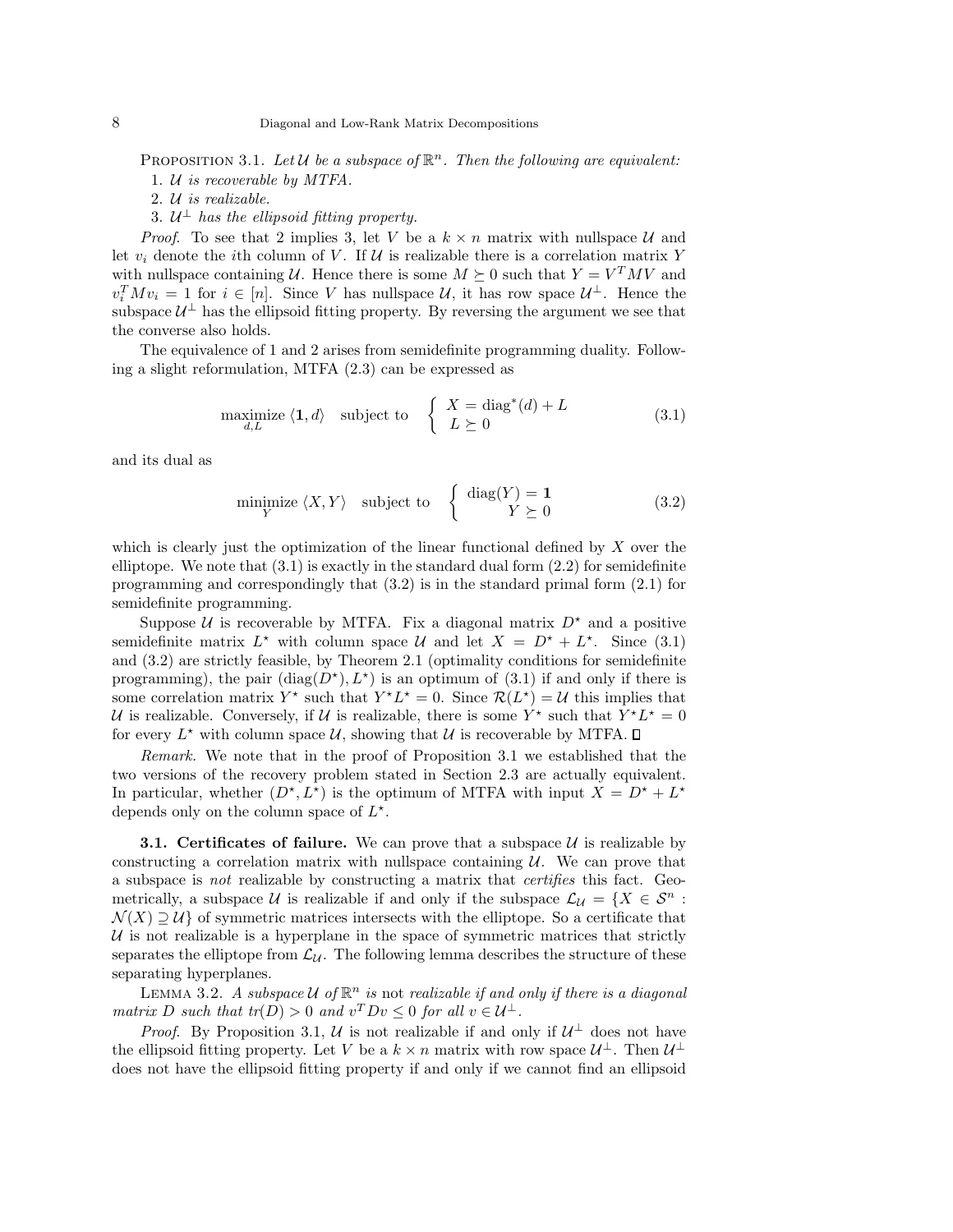passing through the columns of  $V$ , i.e. the semidefinite program

$$
\underset{M}{\text{minimize}} \langle 0, M \rangle \quad \text{subject to} \quad \left\{ \begin{array}{c} \text{diag}(V^T M V) = 1\\ M \succeq 0 \end{array} \right. \tag{3.3}
$$

is infeasible. The semidefinite programming dual of (3.3) is

$$
\underset{d}{\text{maximize}} \ \langle d, \mathbf{1} \rangle \quad \text{subject to} \quad \left\{ \ V \operatorname{diag}^*(d) V^T \preceq 0. \right. \tag{3.4}
$$

Since (3.4) is clearly always feasible, by strong duality (which holds because both primal and dual problems are strictly feasible) (3.3) is infeasible if and only if (3.4) is unbounded. This occurs if and only if there is some d with  $\sum_{i\in[n]}d_i>0$  and yet  $V \operatorname{diag}^*(d) V^T \preceq 0$ . Then  $D = \operatorname{diag}^*(d)$  has the properties in the statement of the lemma.  $\square$ 

3.2. Exploiting connections: results for one dimensional subspaces. In 1940, Ledermann [21] characterized the one dimensional subspaces that are recoverable by MTFA. In 1990, Grone et al. [15] gave a necessary condition for a subspace to be realizable. In 1993, independently of Ledermann's work, Delorme and Poljak [8] showed that this condition is also sufficient for one dimensional subspaces. Since we have established that a subspace is recoverable by MTFA if and only if it is realizable, Ledermann's result and Delorme and Poljak's results are equivalent. In this section we translate these equivalent results into the context of the ellipsoid fitting problem, giving a geometric characterization of when it is possible to fit a centered ellipsoid to  $k+1$  points in  $\mathbb{R}^k$ .

Delorme and Poljak state their result in terms of the following definition. DEFINITION 3.3 ([8]). A vector  $u \in \mathbb{R}^n$  is balanced if, for all  $i \in [n]$ ,

$$
|u_i| \le \sum_{j \neq i} |u_j|.\tag{3.5}
$$

If the inequality is strict we say that u is strictly balanced.

In the following, the necessary condition is due to Grone et al. [15] and the sufficient condition is due to Ledermann [21] (in the context of the analysis of MTFA) and Delorme and Poljak [8] (in the context of the facial structure of the elliptope). We state the result only in terms of realizability of a subspace.

THEOREM 3.4. If a subspace U of  $\mathbb{R}^n$  is realizable then every  $u \in U$  is balanced. If  $\mathcal{U} = span\{u\}$  is one-dimensional then U is realizable if and only if u is balanced.

The balance condition has a particularly natural geometric interpretation in the ellipsoid fitting setting (Lemma 3.5, below). The proof is a fairly straightforward application of linear programming duality, which we defer to Appendix A.

LEMMA 3.5. Suppose V is any  $k \times n$  matrix with  $\mathcal{N}(V) = \mathcal{U}$ . Denote the columns of V by  $v_1, v_2, \ldots, v_n \in \mathbb{R}^k$ . Then every  $u \in \mathcal{U}$  is balanced if and only if for each  $i \in [n]$ ,  $v_i$  lies on the boundary of the convex hull of  $\pm v_1, \pm v_2, \ldots, \pm v_n$ .

By combining Theorem 3.4 with Lemma 3.5, we are in a position to interpret Theorem 3.4 purely in terms of ellipsoid fitting.

COROLLARY 3.6. If there is an ellipsoid passing through  $\pm v_1, \pm v_2, \ldots, \pm v_n \in \mathbb{R}^k$ then  $\pm v_1, \pm v_2, \ldots, \pm v_n$  lie on the boundary of their convex hull. If, in addition,  $k = n - 1$  the converse also holds.

We note that  $\pm v_1, \pm v_2, \ldots, \pm v_n$  lie on the boundary of their convex hull if and only if there exists *some* convex set with boundary containing  $\pm v_1, \pm v_2, \ldots, \pm v_n$ . In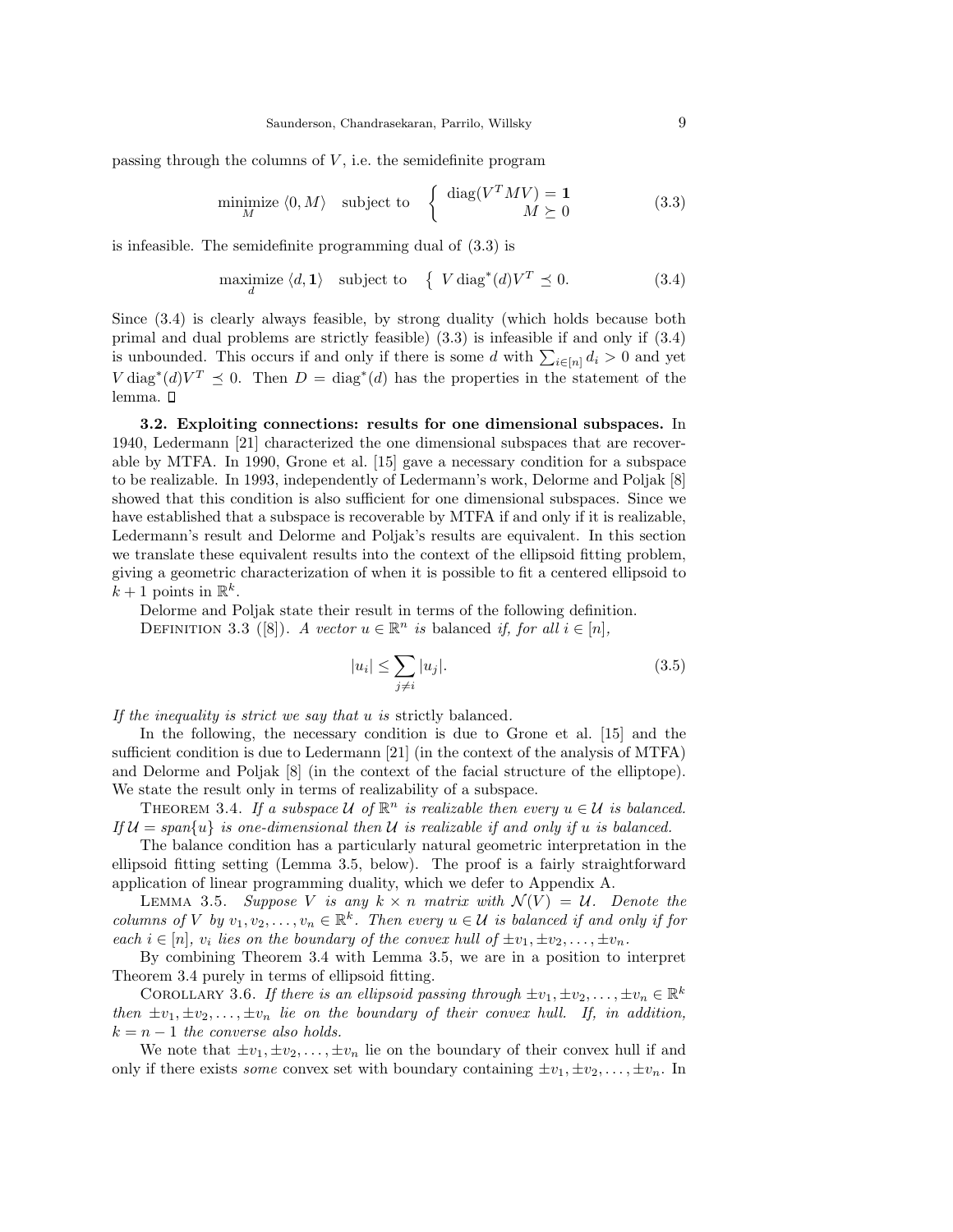this geometric setting, it is clear that this is a necessary condition to be able to find a centered ellipsoid passing through the points, but not so obvious that it is sufficient if  $k = n - 1$ .

4. A sufficient condition for the three problems. In this section we establish a new sufficient condition for a subspace  $\mathcal U$  of  $\mathbb R^n$  to be realizable and consequently a sufficient condition for U to be recoverable by MTFA and  $\mathcal{U}^{\perp}$  to have the ellipsoid fitting property. Our condition is based on a simple property of a subspace known as coherence.

Given a subspace  $U$  of  $\mathbb{R}^n$ , the coherence of U is a measure of how close the subspace is to containing any of the elementary unit vectors. This notion was introduced (with a different scaling) by Candès and Recht in their work on low-rank matrix completion [5], although related quantities have played an important role in the analysis of sparse reconstruction problems since the work of Donoho and Huo [10].

DEFINITION 4.1. If  $\mathcal U$  is a subspace of  $\mathbb R^n$  then the coherence of  $\mathcal U$  is

$$
\mu(\mathcal{U}) = \max_{i \in [n]} \|P_{\mathcal{U}}e_i\|_2^2.
$$

A basic property of coherence is that it satisfies the inequality

$$
\frac{\dim(\mathcal{U})}{n} \le \mu(\mathcal{U}) \le 1\tag{4.1}
$$

for any subspace  $\mathcal U$  of  $\mathbb R^n$  [5]. This inequality, together with the definition of coherence, provides useful intuition about the properties of subspaces with low coherence, that is incoherence. Any subspace with low coherence is necessarily of low dimension and far from containing any of the elementary unit vectors  $e_i$ . As such, any symmetric matrix with incoherent row/column spaces is necessarily of low-rank and quite different from being a diagonal matrix.

4.1. Coherence-threshold-type sufficient conditions. In this section we focus on finding the largest possible  $\alpha$  such that

$$
\mu(\mathcal{U}) < \alpha \implies \mathcal{U} \text{ is realizable},
$$

that is finding the best possible coherence-threshold-type sufficient condition for a subspace to be realizable. Such conditions are of particular interest because the dependence they have on the ambient dimension and the dimension of the subspace is only the mild dependence implied by  $(4.1)$ . In contrast, existing results  $(e.g. [8, 20, 19])$ about realizability of subspaces hold only for specific combinations of the ambient dimension and the dimension of the subspace.

The following theorem, our main result, gives a sufficient condition for realizability based on a coherence-threshold condition. Furthermore, it establishes that this is the best possible coherence-threshold-type sufficient condition.

THEOREM 4.2. If U is a subspace of  $\mathbb{R}^n$  and  $\mu(\mathcal{U}) < 1/2$  then U is realizable. On the other hand, given any  $\alpha > 1/2$ , there is a subspace U with  $\mu(\mathcal{U}) = \alpha$  that is not realizable.

Proof. We give the main idea of the proof, deferring some details to Appendix A. Instead of proving that there is some  $Y \in \mathcal{F}_{\mathcal{U}} = \{Y \succeq 0 : \mathcal{N}(Y) \supseteq \mathcal{U}\}\$  such that  $Y_{ii} = 1$ for  $i \in [n]$ , it suffices to choose a convex cone K that is an inner approximation to  $\mathcal{F}_{\mathcal{U}}$  and establish that there is some  $Y \in \mathcal{K}$  such that  $Y_{ii} = 1$  for  $i \in [n]$ . One natural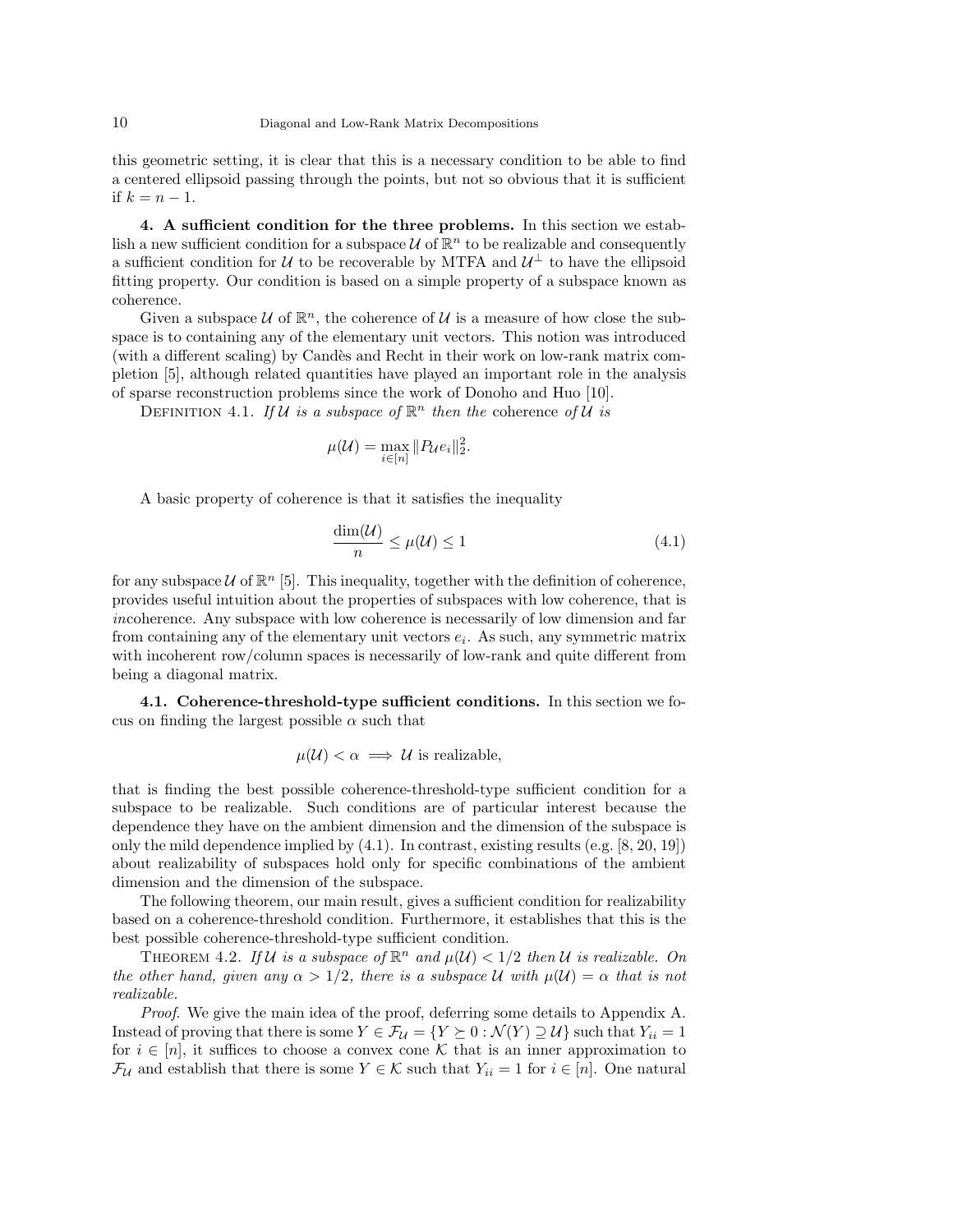choice is to take  $\mathcal{K} = \{P_{\mathcal{U}^\perp} \text{ diag}^*(\lambda)P_{\mathcal{U}^\perp} : \lambda \geq 0\}$ , which is clearly contained in  $\mathcal{F}_{\mathcal{U}}$ . Note that there is some  $Y \in \mathcal{K}$  such that  $Y_{ii} = 1$  for all  $i \in [n]$  if and only if there is  $\lambda \geq 0$  such that

$$
diag(P_{\mathcal{U}^{\perp}} diag^*(\lambda)P_{\mathcal{U}^{\perp}}) = 1.
$$
\n(4.2)

The rest of the proof of the sufficient condition involves showing that if  $\mu(\mathcal{U}) < 1/2$ then such a non-negative  $\lambda$  exists. We establish this in Lemma A.1.

Now let us construct, for any  $\alpha > 1/2$ , a subspace with coherence  $\alpha$  that is not realizable. Let U to be the subspace of  $\mathbb{R}^2$  spanned by  $u = (\sqrt{\alpha}, \sqrt{1-\alpha})$ . Then  $\mu(\mathcal{U}) = \max\{\alpha, 1 - \alpha\} = \alpha$  and yet by Theorem 3.4, U is not realizable because u is not balanced.

Remarks. Theorem 4.2 illustrates both the power and limitations of coherencethreshold-type conditions. On the one hand, since coherence is quite a coarse property of a subspace, the result applies to 'many' subspaces (see Proposition 4.6 in Section 4.3). On the other hand, since coherence has very mild dimension dependence, the power of coherence-threshold-type conditions is limited to their specialization to low-dimensional situations, such as one dimensional subspaces of  $\mathbb{R}^2$ .

4.2. Interpretations of Theorem 4.2. We now establish two corollaries of our coherence-threshold-type sufficient condition for realizability. These corollaries can be thought of as re-interpretations of the coherence inequality  $\mu(\mathcal{U}) < 1/2$  in terms of other natural quantities.

An ellipsoid-fitting interpretation. With the aid of Proposition 3.1 we reinterpret our coherence-threshold-type sufficient condition as a sufficient condition on a set of points in  $\mathbb{R}^k$  that ensures there is a centered ellipsoid passing through them. The condition involves 'sandwiching' the points between two ellipsoids (that depend on the points). Indeed, given  $v_1, v_2, \ldots, v_n \in \mathbb{R}^k$  and  $0 < \beta < 1$  we define the ellipsoid

$$
\mathcal{E}_{\beta}(v_1, \dots, v_n) = \{ x \in \mathbb{R}^k : x^T (\sum_{j=1}^n v_j v_j^T)^{-1} x \le \beta \}.
$$

DEFINITION 4.3. Given  $0 < \beta < 1$  the points  $v_1, v_2, \ldots, v_n$  satisfy the  $\beta$ -sandwich condition if

$$
\{v_1,v_2,\ldots,v_n\}\subset \mathcal{E}_1(v_1,\ldots,v_n)\setminus \mathcal{E}_\beta(v_1,\ldots,v_n).
$$

The intuition behind this definition (illustrated in Figure 4.1) is that if the points satisfy the  $\beta$ -sandwich condition for  $\beta$  close to one, then they are confined to a thin elliptical shell that is adapted to their position. One might expect that it is 'easier' to fit an ellipsoid to points that are confined in this way. Indeed this is the case.

COROLLARY 4.4. If  $v_1, v_2, \ldots, v_n \in \mathbb{R}^k$  satisfy the 1/2-sandwich condition then then there is a centered ellipsoid passing through  $v_1, v_2, \ldots, v_n$ .

*Proof.* Let V be the  $k \times n$  matrix with columns given by the  $v_i$ , and let U be the nullspace of V. Then the orthogonal projection onto the row space of V is  $P_{U^{\perp}}$ , and can be written as

$$
P_{\mathcal{U}^{\perp}} = V^T (VV^T)^{-1} V.
$$

Our assumption that the points satisfy the 1/2-sandwich condition is equivalent to assuming that  $1/2 < [P_{\mathcal{U}^{\perp}}]_{ii} \leq 1$  for all  $i \in [n]$  or alternatively that

$$
\mu(\mathcal{U}) = \max_{i \in [n]} [P_{\mathcal{U}}]_{ii} = 1 - \min_{i \in [n]} [P_{\mathcal{U}^{\perp}}]_{ii} < 1/2.
$$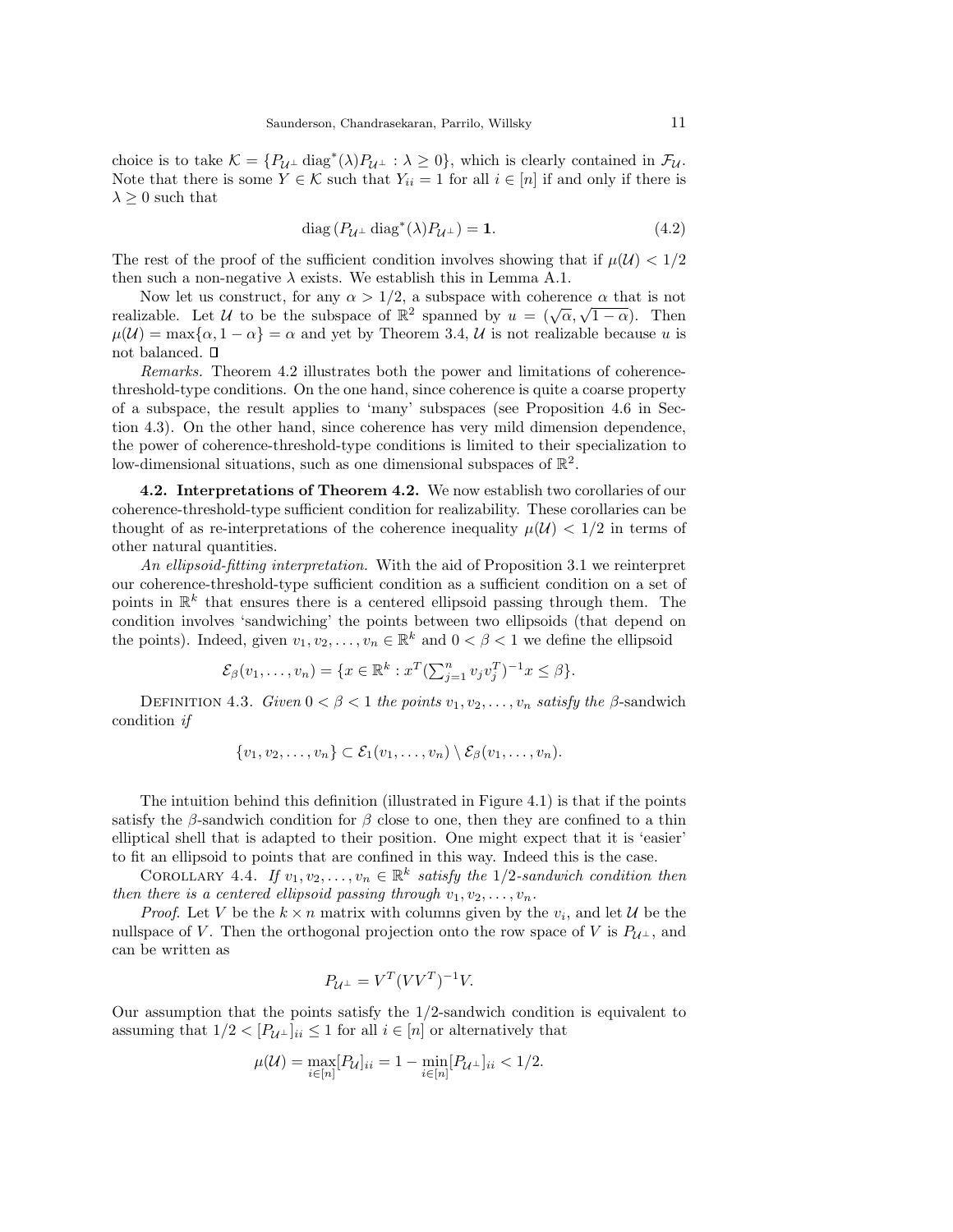

Fig. 4.1: The ellipsoids shown are  $\mathcal{E} = \mathcal{E}_1(v_1, v_2, v_3)$  and  $\mathcal{E}' = \mathcal{E}_{1/2}(v_1, v_2, v_3)$ . There is an ellipsoid passing through  $v_1, v_2$  and  $v_3$  because the points are sandwiched between  $\mathcal E$  and  $\mathcal E'$ .

From Theorem 4.2 we know that  $\mu(\mathcal{U}) < 1/2$  implies that U is realizable. Invoking Proposition 3.1 we then conclude that there is a centered ellipsoid passing through  $v_1, v_2, \ldots, v_n$ .  $\Box$ 

A balance interpretation. In Section 3.2 we saw that if a subspace  $U$  is realizable, every  $u \in \mathcal{U}$  is balanced. The sufficient condition of Theorem 4.2 can be expressed in terms of a balance condition on the element-wise square of the elements of a subspace. (In what follows  $u \circ u$  denotes the element-wise square of a vector in  $\mathbb{R}^n$ .)

COROLLARY 4.5. Suppose U is a subspace of  $\mathbb{R}^n$ . If  $u \circ u$  is strictly balanced for every  $u \in \mathcal{U}$  then  $\mathcal{U}$  is realizable.

*Proof.* It suffices to show that if for every  $u \in \mathcal{U}$ ,  $u \circ u$  is strictly balanced, then  $\mu(\mathcal{U}) < 1/2$  (although we could reverse the argument to establish the equivalence of these conditions). If  $u \circ u$  is strictly balanced for all  $u \in \mathcal{U}$  then for all  $i \in [n]$  and all  $u \in \mathcal{U}$ 

$$
2\langle e_i, u \rangle^2 < \sum_{j=1}^n \langle e_j, u \rangle^2 = ||u||_2^2. \tag{4.3}
$$

Since  $||P_{\mathcal{U}}e_i||_2 = \max_{u \in \mathcal{U} \setminus \{0\}} \langle e_i, u \rangle / ||u||_2$ , it follows from (4.3) that  $2||P_{\mathcal{U}}e_i||_2^2 < 1$ . Since this holds for all  $i \in [n]$  it follows that  $\mu(\mathcal{U}) < 1/2$ .

Remark. Suppose  $\mathcal{U} = \text{span}\{u\}$  is a one-dimensional subspace of  $\mathbb{R}^n$ . We have just established that if  $u \circ u$  is strictly balanced then U is realizable and so (by Theorem 3.4)  $u$  must be balanced. We note that it is straightforward to establish directly that if  $u \circ u$  is balanced then u is balanced by using the definition of balance and the fact that  $||x||_1 \ge ||x||_2$  for any  $x \in \mathbb{R}^n$ .

4.3. Examples. To gain more intuition for what Theorem 4.2 means, we consider its implications in two particular cases. First, we compare the characterization of when it is possible to fit an ellipsoid to  $k+1$  points in  $\mathbb{R}^k$  (Corollary 3.6) with the specialization of our sufficient condition to this case (Corollary 4.4). This comparison provides some insight into how conservative our sufficient condition is. Second, we investigate the coherence properties of suitably 'random' subspaces. This provides intuition about whether or not  $\mu(\mathcal{U}) < 1/2$  is a very restrictive condition. In particular, we establish that 'most' subspaces of  $\mathbb{R}^n$  with dimension bounded above by  $(1/2-\epsilon)n$ are realizable.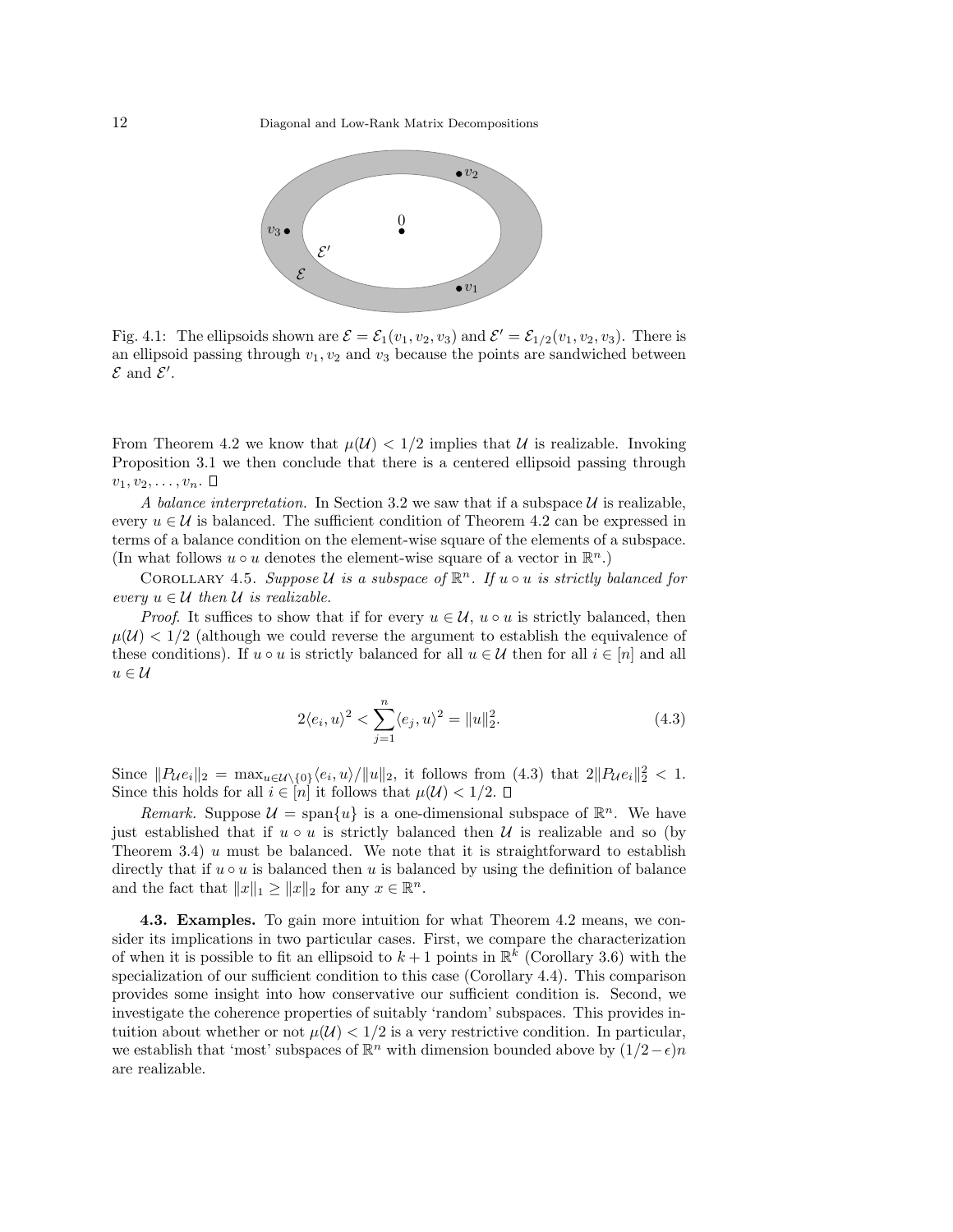



(a) The shaded set is  $R$ , those points  $v$ for which we can fit an ellipsoid through v and the standard basis vectors.

(b) The shaded set is  $R'$ , those points v such that  $v, e_1$  and  $e_2$  satisify the condition of Corollary 4.4.

Fig. 4.2: Comparing our sufficient condition for ellipsoid fitting (Corollary 4.4) with the characterization (Corollary 3.6) in the case of fitting an ellipsoid to  $k + 1$  points in  $\mathbb{R}^k$ .

Fitting an ellipsoid to  $k+1$  points in  $\mathbb{R}^k$ . Recall that Ledermann and Delorme and Poljak's result, interpreted in terms of ellipsoid fitting, tells us that we can fit an ellipsoid to  $k+1$  points  $v_1, \ldots, v_{k+1} \in \mathbb{R}^k$  if and only if those points are on the boundary of the convex hull of  $\{\pm v_1, \ldots, \pm v_{k+1}\}$  (see Corollary 3.6). We now compare this characterization with the 1/2-sandwich condition, which is sufficient by Corollary 4.4.

Without loss of generality we assume that k of the points are  $e_1, \ldots, e_k$ , the standard basis vectors, and compare the conditions by considering the set of locations of the  $k + 1$ st point  $v \in \mathbb{R}^k$  for which we can fit an ellipsoid through all  $k + 1$  points. Corollary 3.6 gives a characterization of this region as

$$
R = \{ v \in \mathbb{R}^k : \sum_{j=1}^k |v_j| \ge 1, \ |v_i| - \sum_{j \ne i} |v_j| \le 1 \text{ for } i \in [k] \}
$$

which is shown in Figure 4.2a in the case  $k = 2$ . The set of v such that  $v, e_1, \ldots, e_n$ satisfy the 1/2-sandwich condition can be written as

$$
R' = \{ v \in \mathbb{R}^k : v^T (I + v v^T)^{-1} v > 1/2, e_i^T (I + v v^T)^{-1} e_i > 1/2 \text{ for } i \in [k] \}
$$
  
=  $\{ v \in \mathbb{R}^k : \sum_{j=1}^k v_j^2 > 1, v_i^2 - \sum_{j \neq i} v_j^2 < 1 \text{ for } i \in [k] \}$ 

which is shown in Figure 4.2b. It is clear that  $R' \subseteq R$ .

Realizability of random subspaces. Suppose  $\mathcal U$  is a subspace generated by taking the column space of an  $n \times r$  matrix with i.i.d. standard Gaussian entries. For what values of r and n does such a subspace have  $\mu(\mathcal{U}) < 1/2$  with high probability, i.e. satisfy our sufficient condition for being realizable?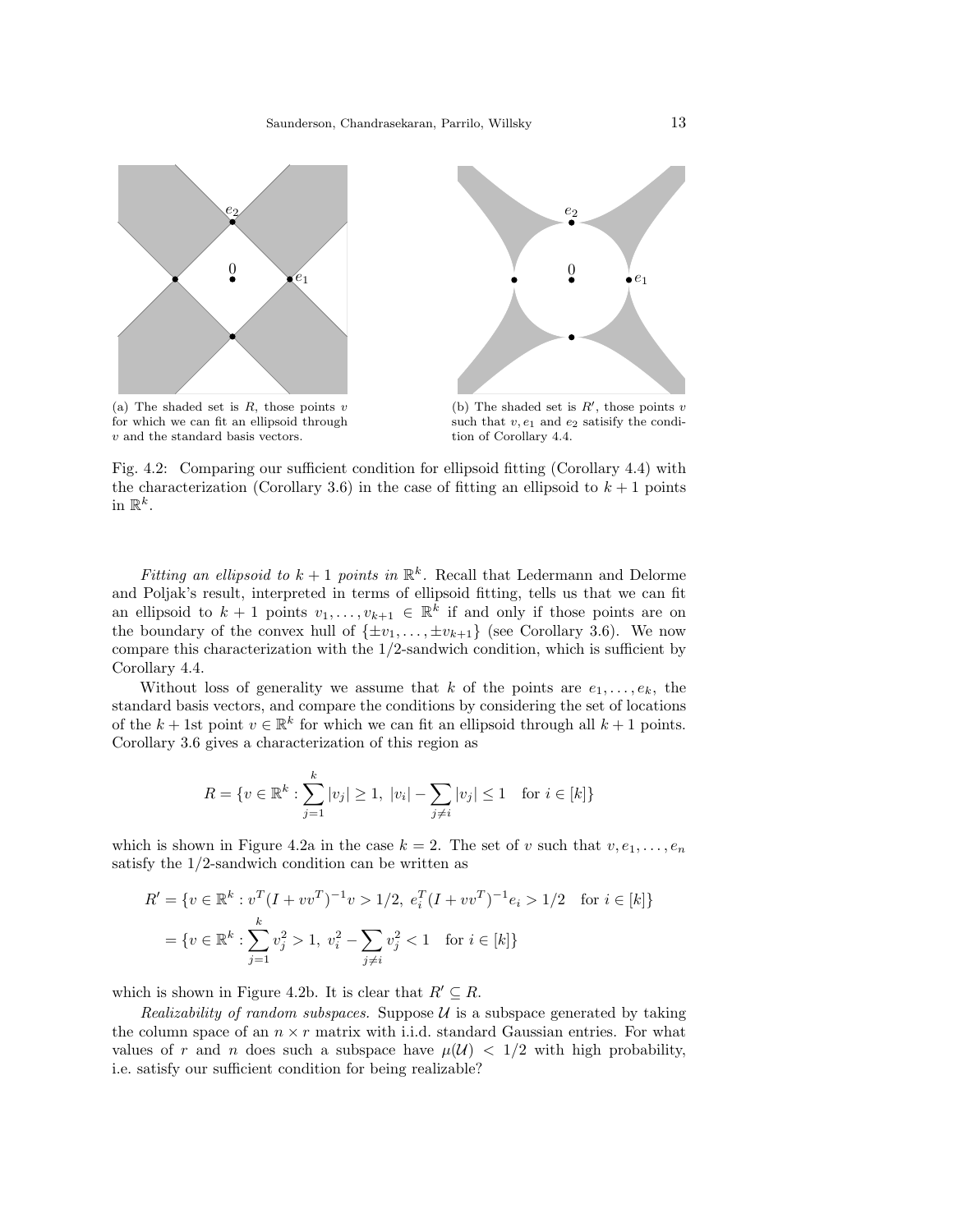The following result essentially shows that for large  $n$ , 'most' subspaces of dimension at most  $(1/2 - \epsilon)n$  are realizable. This suggests that MTFA is a very good heuristic for diagonal and low-rank decomposition problems in the high-dimensional setting. Indeed 'most' subspaces of dimension up to one half the ambient dimension hardly just low-dimensional subspaces—are recoverable by MTFA.

PROPOSITION 4.6. Let  $0 < \epsilon < 1/2$  be a constant and suppose  $n > 6/(\epsilon^2 - 2\epsilon^3)$ . There are positive constants  $\bar{c}$ ,  $\tilde{c}$ , (depending only on  $\epsilon$ ) such that if U is a random  $(1/2 - \epsilon)n$  dimensional subspace of  $\mathbb{R}^n$  then

$$
Pr[\mathcal{U} \text{ is realizable}] \ge 1 - \bar{c}\sqrt{n}e^{-\tilde{c}n}.
$$

We provide a proof of this result in Appendix A. The main idea is that the coherence of a random r dimensional subspace of  $\mathbb{R}^n$  is the maximum of n random variables that concentrate around their mean of  $r/n$  for large n.

To illustrate the result, we consider the case where  $\epsilon = 1/4$  and  $n > 192$ . Then (by examining the proof in Appendix A) we see that we can take  $\tilde{c} = 1/24$  and  $\bar{c} = 24/\sqrt{3\pi} \approx 7.8$ . Hence if  $n > 192$  and U is a random  $n/4$  dimensional subspace of  $\mathbb{R}^n$  we have that

$$
Pr[\mathcal{U} \text{ is realizable}] \ge 1 - 7.8\sqrt{n}e^{-n/24}.
$$

5. Tractable block diagonal and low-rank decompositions and related problems. In this section we generalize our results to the analogue of MTFA for block-diagonal and low-rank decompositions. Mimicking our earlier development, we relate the analysis of this variant of MTFA to the facial structure of a variant of the elliptope and a generalization of the ellipsoid fitting problem. The key point is that these problems all possess additional symmetries that, once taken into account, essentially allow us to reduce our analysis to cases already considered in Sections 3 and 4.

Throughout this section, let  $P$  be a fixed partition of  $\{1, 2, \ldots, n\}$ . We say a matrix is P-block-diagonal if it is zero except for the principal submatrices indexed by the elements of  $P$ . We denote by blkdiag<sub>p</sub> the map that takes an  $n \times n$  matrix and maps it to the principal submatrices indexed by  $\mathcal{P}$ . Its adjoint, denoted blkdiag<sub>p</sub><sup>\*</sup>, takes a tuple of symmetric matrices  $(X_{\mathcal{I}})_{\mathcal{I}\in\mathcal{P}}$  and produces an  $n\times n$  matrix that is P-block diagonal with blocks given by the  $X_{\mathcal{I}}$ .

We now describe the analogues of MTFA, ellipsoid fitting, and the problem of determining the facial structure of the elliptope.

Block minimum trace factor analysis. If  $X = B^* + L^*$  where  $B^*$  is P-blockdiagonal and  $L^* \succeq 0$  is low rank, the obvious analogue of MTFA is the semidefinite program

$$
\underset{B,L}{\text{minimize }} \text{tr}(L) \quad \text{subject to} \quad \begin{cases} X = B + L \\ L \succeq 0 \\ B \text{ is } \mathcal{P}\text{-block-diagonal} \end{cases} \tag{5.1}
$$

which we call *block minimum trace factor analysis* (BMTFA).

DEFINITION 5.1. A subspace  $U$  of  $\mathbb{R}^n$  is recoverable by BMTFA if for every  $B^*$  that is P-block-diagonal and every positive semidefinite  $L^*$  with column space  $\mathcal{U}$ ,  $(B^*, L^*)$  is the unique optimum of BMTFA with input  $X = B^* + L^*$ .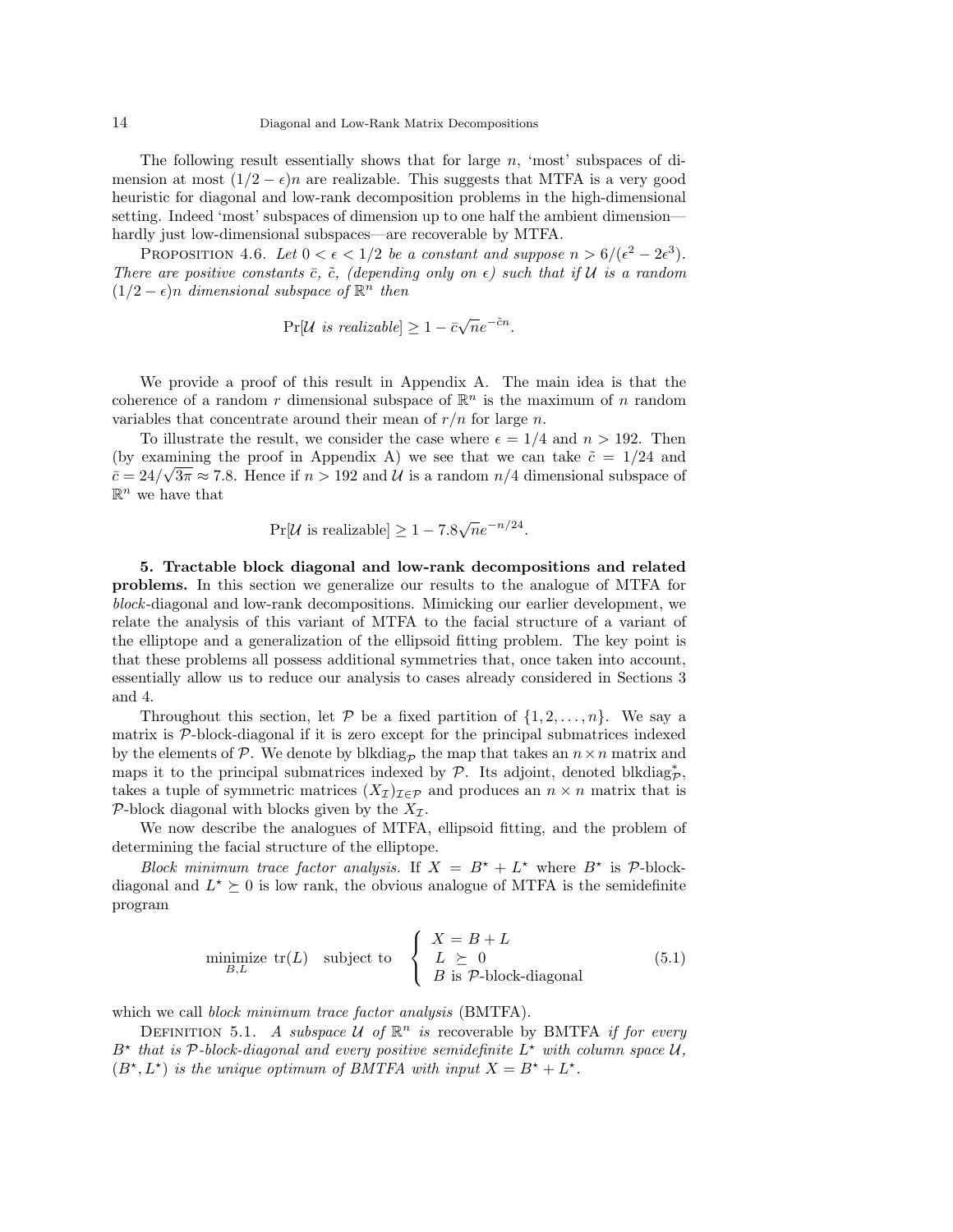Faces of the P-elliptope. Just as MTFA is related to the facial structure of the elliptope, BMTFA is related to the facial structure of the spectrahedron

$$
\mathcal{E}_{\mathcal{P}} = \{ Y \succeq 0 : \text{blkdiag}_{\mathcal{P}}(Y) = (I, I, \dots, I) \}.
$$

We refer to  $\mathcal{E}_{\mathcal{P}}$  as the P-elliptope. We extend the definition of a realizable subspace to this context.

DEFINITION 5.2. A subspace U of  $\mathbb{R}^n$  is P-realizable if there is some  $Y \in \mathcal{E}_{\mathcal{P}}$ such that  $\mathcal{N}(Y) \supseteq \mathcal{U}$ .

Generalized ellipsoid fitting. To describe the  $\mathcal{P}$ -ellipsoid fitting problem we first introduce some convenient notation. If  $\mathcal{I} \subset [n]$  we write

$$
S^{\mathcal{I}} = \{ x \in \mathbb{R}^n : ||x||_2 = 1, \ x_j = 0 \text{ if } j \notin \mathcal{I} \}
$$
 (5.2)

for the intersection of the unit sphere with the coordinate subspace indexed by  $\mathcal{I}$ .

Suppose  $v_1, v_2, \ldots, v_n \in \mathbb{R}^k$  is a collection of points and V is the  $k \times n$  matrix with columns given by the  $v_i$ . Noting that  $S^{\{i\}} = \{-e_i, e_i\}$ , and thinking of V as a linear map from  $\mathbb{R}^n$  to  $\mathbb{R}^k$ , we see that the ellipsoid fitting problem is to find an ellipsoid in  $\mathbb{R}^k$  with boundary containing  $\cup_{i\in[n]} V(S^{\{i\}})$ , i.e. the collection of points  $\pm v_1, \ldots, \pm v_n$ . The P-ellipsoid fitting problem is then to find an ellipsoid in  $\mathbb{R}^k$  with boundary containing  $\cup_{\mathcal{I}\in\mathcal{P}}V(S^{\mathcal{I}})$ , i.e. the collection of ellipsoids  $V(S^{\mathcal{I}})$ .

The generalization of the ellipsoid fitting property of a subspace is as follows.

DEFINITION 5.3. A subspace  $V$  of  $\mathbb{R}^n$  has the P-ellipsoid fitting property if there is a  $k \times n$  matrix V with row space V such that there is a centered ellipsoid in  $\mathbb{R}^k$  with boundary containing  $\cup_{\mathcal{I}\in\mathcal{P}}V(S^{\mathcal{I}})$ .

5.1. Relating the generalized problems. The facial structure of the Pelliptope, BMTFA, and the P-ellipsoid fitting problem are related by the following result, the proof of which is omitted as it is almost identical to that of Proposition 3.1.

PROPOSITION 5.4. Let  $\mathcal U$  be a subspace of  $\mathbb R^n$ . Then the following are equivalent:

- 1. U is recoverable by BMTFA.
- 2. U is P-realizable.
- 3.  $U^{\perp}$  has the P-ellipsoid fitting property.

The following lemma is the analogue of Lemma 3.2. It describes certificates that a subspace  $U$  is not  $\mathcal{P}$ -realizable. Again the proof is almost identical to that of Lemma 3.2 so we omit it.

LEMMA 5.5. A subspace U of  $\mathbb{R}^n$  is not P-realizable if and only if there is a P-block-diagonal matrix B such that  $tr(B) > 0$  and  $v^T B v \leq 0$  for all  $v \in \mathcal{U}^{\perp}$ .

For the sake of brevity, in what follows we only discuss the problem of whether  $U$ is  $P$ -realizable without explicitly translating the results into the context of the other two problems.

**5.2.** Symmetries of the  $P$ -elliptope. We now consider the symmetries of the  $P$ -elliptope. Our motivation for doing so is that it allows us to partition subspaces into classes for which either all elements are P-realizable or none of the elements are P-realizable.

It is clear that the  $\mathcal{P}-$ elliptope is invariant under conjugation by  $\mathcal{P}-$ block-diagonal orthogonal matrices. Let  $G_P$  denote this subgroup of the group of  $n \times n$  orthogonal matrices. There is a natural action of  $G_{\mathcal{P}}$  on subspaces of  $\mathbb{R}^n$  defined as follows. If  $P \in G_{\mathcal{P}}$  and  $\mathcal{U}$  is a subspace of  $\mathbb{R}^n$  then  $P \cdot \mathcal{U}$  is the image of the subspace  $\mathcal{U}$  under the map  $P$ . (It is straightforward to check that this is a well defined group action.)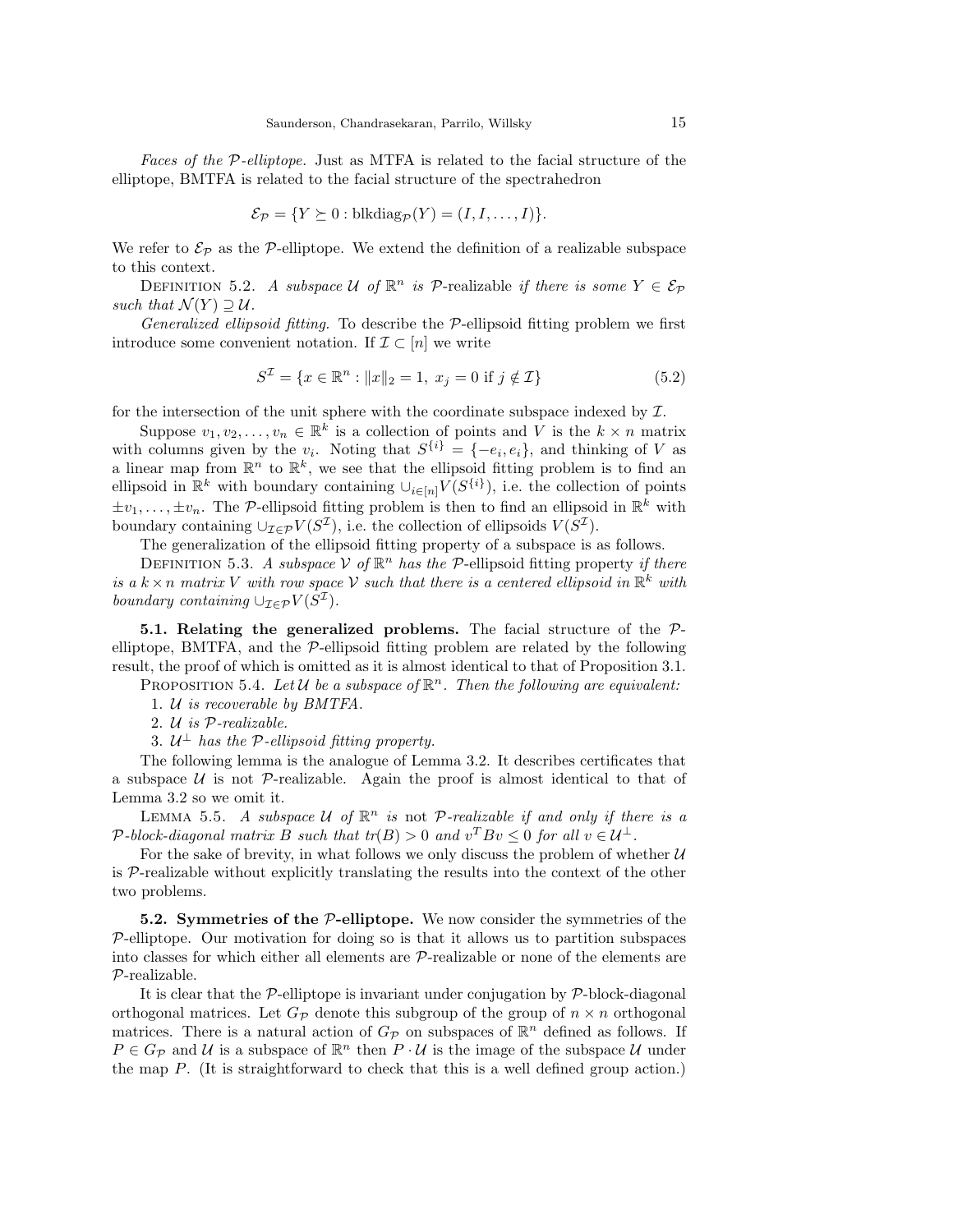If there exists some  $P \in G_{\mathcal{P}}$  such that  $P \cdot \mathcal{U} = \mathcal{U}'$  then we write  $\mathcal{U} \sim \mathcal{U}'$  and say that  $U$  and  $U'$  are *equivalent*. We care about this equivalence relation on subspaces because the property of being P-realizable is really a property of the corresponding equivalence classes.

PROPOSITION 5.6. Suppose U and U' are subspaces of  $\mathbb{R}^n$ . If  $U \sim U'$  then U is  $P$ -realizable if and only if  $\mathcal{U}'$  is  $\mathcal{P}$ -realizable.

*Proof.* If U is P-realizable there is  $Y \in \mathcal{E}_{\mathcal{P}}$  such that  $Yu = 0$  for all  $u \in \mathcal{U}$ . Suppose  $\mathcal{U}' = P \cdot \mathcal{U}$  for some  $P \in G_{\mathcal{P}}$  and let  $Y' = PYP^T$ . Then  $Y' \in \mathcal{E}_{\mathcal{P}}$  and  $Y'(Pu) = (PYP^{T})(Pu) = 0$  for all  $u \in \mathcal{U}$ . By the definition of  $\mathcal{U}'$  it is then the case that  $Y'u' = 0$  for all  $u' \in \mathcal{U}'$ . Hence  $\mathcal{U}'$  is P-realizable. The converse clearly also holds.  $\square$ 

5.3. Exploiting symmetries: relating realizability and  $\mathcal{P}$ -realizability. For a subspace of  $\mathbb{R}^n$ , we now consider how the notions of  $\mathcal{P}$ -realizability and realizability (i.e. [n]-realizability) relate to each other. Since  $\mathcal{E}_{\mathcal{P}} \subset \mathcal{E}_n$ , if U is P-realizable, it is certainly also realizable. While the converse does not hold, we can establish the following partial converse, which we subsequently use to extend our analysis from Sections 3 and 4 to the present setting.

THEOREM 5.7. A subspace U of  $\mathbb{R}^n$  is P-realizable if and only if U' is realizable for every  $\mathcal{U}'$  such that  $\mathcal{U}' \sim \mathcal{U}$ .

*Proof.* We note that one direction of the proof is obvious since  $P$ -realizability implies realizability. It remains to show that if  $\mathcal U$  is not  $\mathcal P$ -realizable then there is some  $\mathcal{U}'$  equivalent to  $\mathcal{U}$  that is not realizable.

Recall from Lemma 5.5 that if  $U$  is not P-realizable there is some P-block-diagonal X with positive trace such that  $v^T X v \leq 0$  for all  $v \in \mathcal{U}^{\perp}$ . Since X is P-blockdiagonal there is some  $P \in G_{\mathcal{P}}$  such that  $PXP^T$  is diagonal. Since conjugation by orthogonal matrices preserves eigenvalues,  $tr(PXP^{T}) = tr(X) > 0$ . Furthermore  $v^T(PXP^T)v = (P^Tv)^TX(P^Tv) \leq 0$  for all  $P^Tv \in \mathcal{U}^{\perp}$ . Hence  $w^T(PXP^T)w \geq 0$  for all  $w \in P \cdot \mathcal{U}^{\perp} = (P \cdot \mathcal{U})^{\perp}$ . By Lemma 3.2,  $P \times P^{T}$  is a certificate that  $P \cdot \mathcal{U}$  is not realizable, completing the proof.

The power of Theorem 5.7 lies in its ability to turn any condition for a subspace to be realizable into a condition for the subspace to be  $P$ -realizable by appropriately symmetrizing the condition with respect to the action of  $G_{\mathcal{P}}$ . We now illustrate this approach by generalizing Theorem 3.4 and our coherence based condition (Theorem 4.2) for a subspace to be  $P$ -realizable. In each case we first define an appropriately symmetrized version of the original condition. The natural symmetrized version of the notion of balance is as follows.

DEFINITION 5.8. A vector  $u \in \mathbb{R}^n$  is  $\mathcal{P}\text{-balanced if for all } \mathcal{I} \in \mathcal{P}$ 

$$
||u_{\mathcal{I}}||_2 \leq \sum_{\mathcal{J}\in\mathcal{P}\setminus\{\mathcal{I}\}} ||u_{\mathcal{J}}||_2.
$$

We next define the appropriately symmetrized analogue of coherence. Just as coherence measures how far a subspace is from any one-dimensional coordinate subspace,  $P$ -coherence measures how far a subspace is from any of the coordinate subspaces indexed by elements of P.

DEFINITION 5.9. The P-coherence of a subspace U of  $\mathbb{R}^n$  is

$$
\mu_{\mathcal{P}}(\mathcal{U}) = \max_{\mathcal{I} \in \mathcal{P}} \max_{x \in S^{\mathcal{I}}} \|P_{\mathcal{U}}x\|_2^2.
$$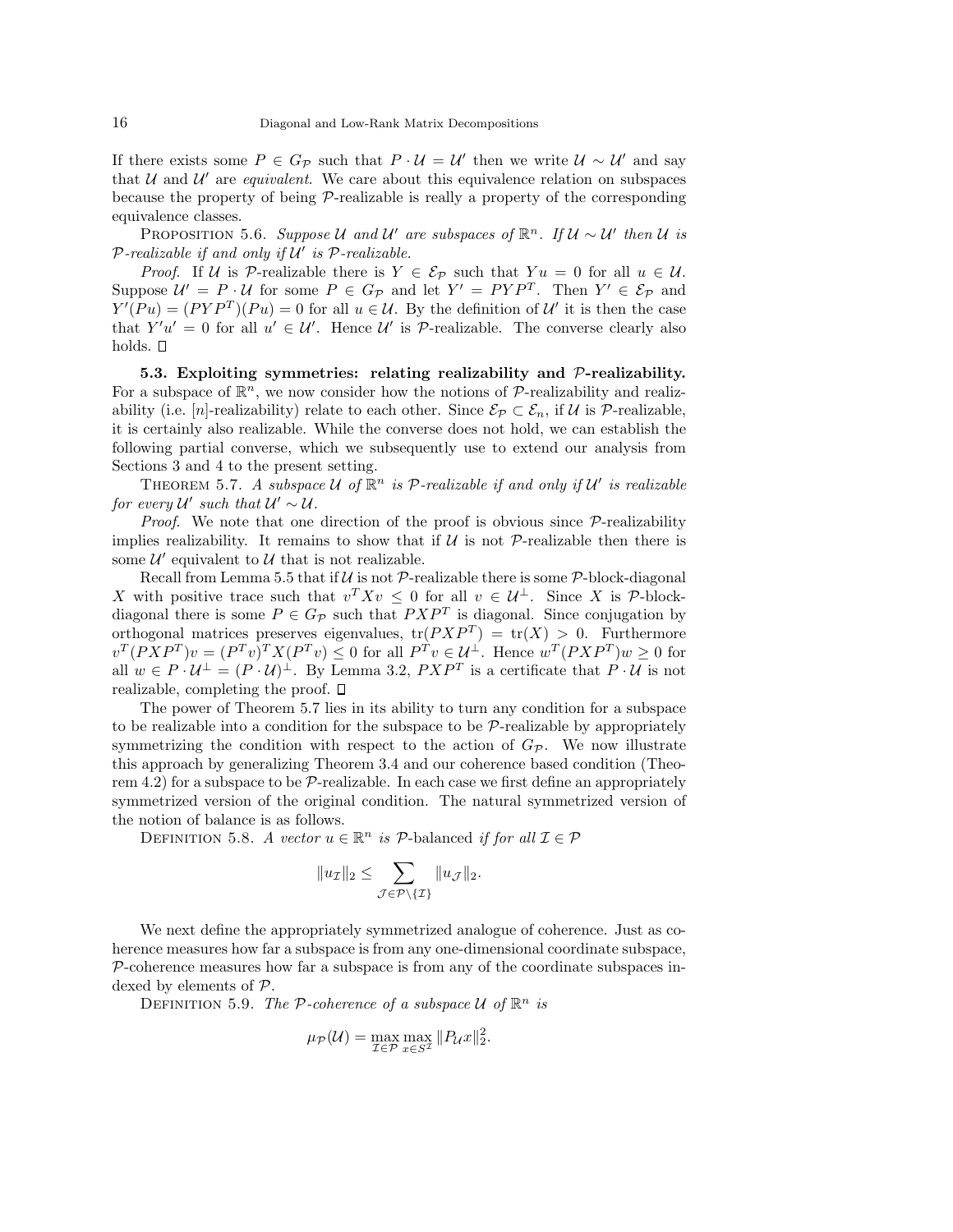Just as the coherence of  $U$  can be computed by taking the maximum diagonal element of  $P_{\mathcal{U}}$ , it is straightforward to veify that the P-coherence of  $\mathcal{U}$  can be computed by taking the maximum of the spectral norms of the principal submatrices  $[P_u]_I$ indexed by  $\mathcal{I} \in \mathcal{P}$ .

We now use Theorem 5.7 to establish the natural generalization of Theorem 3.4. COROLLARY 5.10. If a subspace  $U$  of  $\mathbb{R}^n$  is  $P$ -realizable then every element of  $U$ 

is P-balanced. If  $\mathcal{U} = span\{u\}$  is one dimensional then U is P-realizable if and only if u is P-balanced.

*Proof.* If there is  $u \in \mathcal{U}$  that is not P-balanced then there is  $P \in G_{\mathcal{P}}$  such that Pu is not balanced (choose P so that it rotates each  $u<sub>\tau</sub>$  until it has only one non-zero entry). But then  $P \cdot U$  is not realizable and so U is not  $P$ -realizable.

For the converse, we first show that if a vector is P-balanced then it is balanced. Let  $\mathcal{I} \in \mathcal{P}$ , and consider  $i \in \mathcal{I}$ . Then since u is  $\mathcal{P}$ -balanced,

$$
2|u_i| \le 2||u_{\mathcal{I}}||_2 \le \sum_{\mathcal{J} \in \mathcal{P}} ||u_{\mathcal{J}}||_2 \le \sum_{i=1}^n |u_i|
$$

and so u is balanced.

Now suppose  $\mathcal{U} = \text{span}\{u\}$  is one dimensional and u is  $\mathcal{P}$ -balanced. Since u is  $\mathcal{P}$ balanced it follows that Pu is P-balanced (and hence balanced) every  $P \in G_{\mathcal{P}}$ . Then by Theorem 3.4 span $\{Pu\}$  is realizable for every  $P \in G_{\mathcal{P}}$ . Hence by Theorem 5.7, U is  $P$ -realizable.  $\square$ 

Similarly, with the aid of Theorem 5.7 we can write down a P-coherence-threshold condition that is a sufficient condition for a subspace to be  $P$ -realizable. The following is a natural generalization of Theorem 4.2.

COROLLARY 5.11. If  $\mu_{\mathcal{P}}(\mathcal{U}) < 1/2$  then U is P-realizable.

*Proof.* By examining the constraints in the variational definitions of  $\mu(\mathcal{U})$  and  $\mu_{\mathcal{P}}(\mathcal{U})$  we see that  $\mu(\mathcal{U}) \leq \mu_{\mathcal{P}}(\mathcal{U})$ . Consequently if  $\mu_{\mathcal{P}}(\mathcal{U}) < 1/2$  it follows from Theorem 4.2 that U is realizable. Since  $\mu_{\mathcal{P}}$  is invariant under the action of  $G_{\mathcal{P}}$  on subspaces we can apply Theorem 5.7 to complete the proof.  $\square$ 

6. Conclusions. We established a link between three problems of independent interest: deciding whether there is a centered ellipsoid passing through a collection of points, understanding the structure of the faces of the elliptope, and deciding which pairs of diagonal and low rank-matrices can be recovered from their sum using a tractable semidefinite-programming-based heuristic, namely minimum trace factor analysis. We provided a simple sufficient condition, based on the notion of the coherence of a subspace, which ensures the success of minimum trace factor analysis, and showed that this is the best possible coherence-threshold-type sufficient condition for this problem. We provided natural generalizations of our results to the problem of analyzing tractable block-diagonal and low-rank decompositions, showing how the symmetries of this problem allow us to reduce much of the analysis to the original diagonal and low-rank case.

Our results suggest both the power and the limitations of using 'coarse' properties of a subspace such as coherence to gain understanding of the faces of the elliptope (and related problems). The power of results based on such properties is that they do not have explicit dimension-dependence, unlike previous results on the faces of the elliptope. At the same time, the lack of explicit dimension dependence typically yields conservative sufficient conditions for high-dimensional problems. It would be interesting to find a hierarchy of coherence-like conditions that provide less conservative sufficient conditions for higher dimensional problem instances.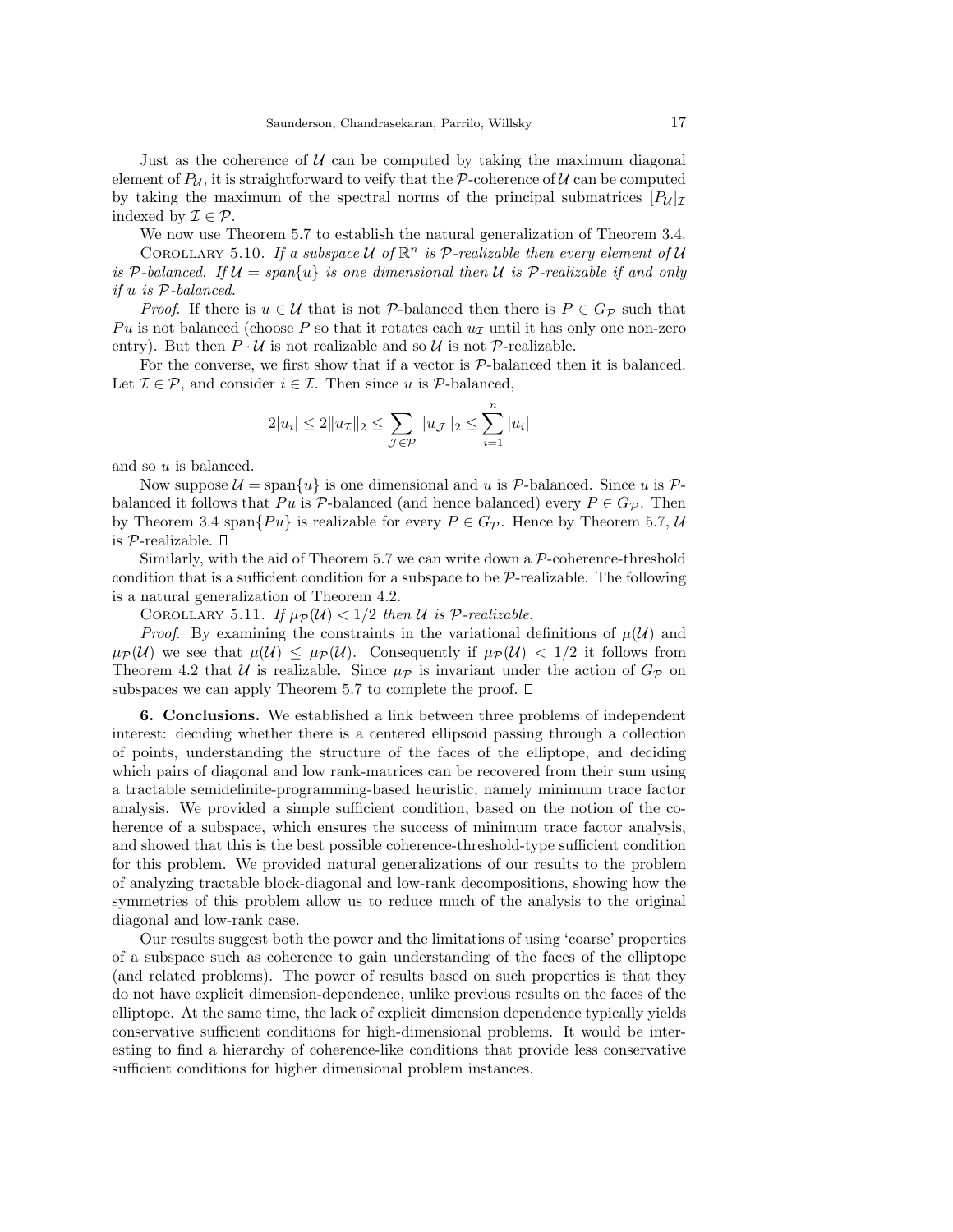## Appendix A. Additional proofs.

A.1. Proof of Lemma 3.5. We first establish Lemma 3.5 which gives an interpretation of the balance condition in terms of ellipsoid fitting.

Proof. The proof is a fairly straightforward application of linear programming duality. Throughout let V be the  $k \times n$  matrix with columns given by the  $v_i$ . The point  $v_i \in \mathbb{R}^k$  is on the boundary of the convex hull of  $\pm v_1, \ldots, \pm v_n$  if and only if there exists  $x \in \mathbb{R}^k$  such that  $\langle x, v_i \rangle = 1$  and  $|\langle x, v_j \rangle| \leq 1$  for all  $j \neq i$ . Equivalently, the following linear program (which depends on  $i$ ) is feasible

$$
\underset{x}{\text{minimize}} \langle 0, x \rangle \quad \text{subject to} \quad \left\{ \begin{array}{l} v_i^T x = 1 \\ |v_j^T x| \le 1 \quad \text{for all } j \ne i. \end{array} \right. \tag{A.1}
$$

Suppose there is some *i* such that  $v_i$  is in the interior of conv $\{\pm v_1, \ldots, \pm v_n\}$ . Then  $(A.1)$  is not feasible so the dual linear program (which depends on i)

maximize 
$$
u_i - \sum_{j \neq i} |u_j|
$$
 subject to  $Vu = 0$  (A.2)

is unbounded. This is the case if and only if there is some  $u$  in the nullspace of V such that  $u_i > \sum_{j \neq i} |u_j|$ . If such a u exists, then it is certainly the case that  $|u_i| \ge u_i > \sum_{j \neq i} |u_j|$  and so u is not balanced.

Conversely if u is in the nullspace of V and u is not balanced then either u or  $-u$ satisfies  $u_i > \sum_{j \neq i} |u_j|$  for some i. Hence the linear program  $(A.2)$  associated with the index  $i$  is unbounded and so the corresponding linear program  $(A.1)$  is infeasible. It follows that  $v_i$  is in the interior of the convex hull of  $\pm v_1, \ldots, \pm v_n$ .

A.2. Completing the proof of Theorem 4.2. We now complete the proof of Theorem 4.2 by establishing the following result about the existence of a non-negative solution to the linear system (4.2).

LEMMA A.1. If  $\mu(\mathcal{U}) < 1/2$  then there is  $\lambda \geq 0$  such that

$$
diag(P_{\mathcal{U}^{\perp}} diag^*(\lambda)P_{\mathcal{U}^{\perp}}) = 1.
$$
\n(A.3)

*Proof.* We note that the linear system (A.3) can be written as  $P_{\mathcal{U}^{\perp}} \circ P_{\mathcal{U}^{\perp}} \lambda = 1$ where ∘ denotes the entry-wise product of matrices. As such, we need to show that  $P_{\mathcal{U}^{\perp}} \circ P_{\mathcal{U}^{\perp}}$  is invertible and  $(P_{\mathcal{U}^{\perp}} \circ P_{\mathcal{U}^{\perp}})^{-1} \mathbf{1} \geq 0$ . To do so, we appeal to the following (slight restatement) of a theorem of Walters [31] regarding positive solutions to certain linear systems.

THEOREM A.2 (Walters [31]). Suppose A is a square matrix with non-negative entries and positive diagonal entries. Let D be a diagonal matrix with  $D_{ii} = A_{ii}$  for all i. If  $y > 0$  and  $2y - AD^{-1}y > 0$  then A is invertible and  $A^{-1}y > 0$ .

In our case we take  $A = P_{\mathcal{U}^{\perp}} \circ P_{\mathcal{U}^{\perp}}$  and  $y = 1$  in Theorem A.2. It is clear that  $P_{\mathcal{U}^{\perp}} \circ P_{\mathcal{U}^{\perp}}$  is entry-wise non-negative. Furthermore  $[P_{\mathcal{U}^{\perp}}]_{ii} = 1 - [P_{\mathcal{U}}]_{ii} >$  $1 - \mu(\mathcal{U}) > 1/2$  and so  $D_{ii} = [P_{\mathcal{U}^{\perp}} \circ P_{\mathcal{U}^{\perp}}]_{ii} > 1/4$ . It then remains to show that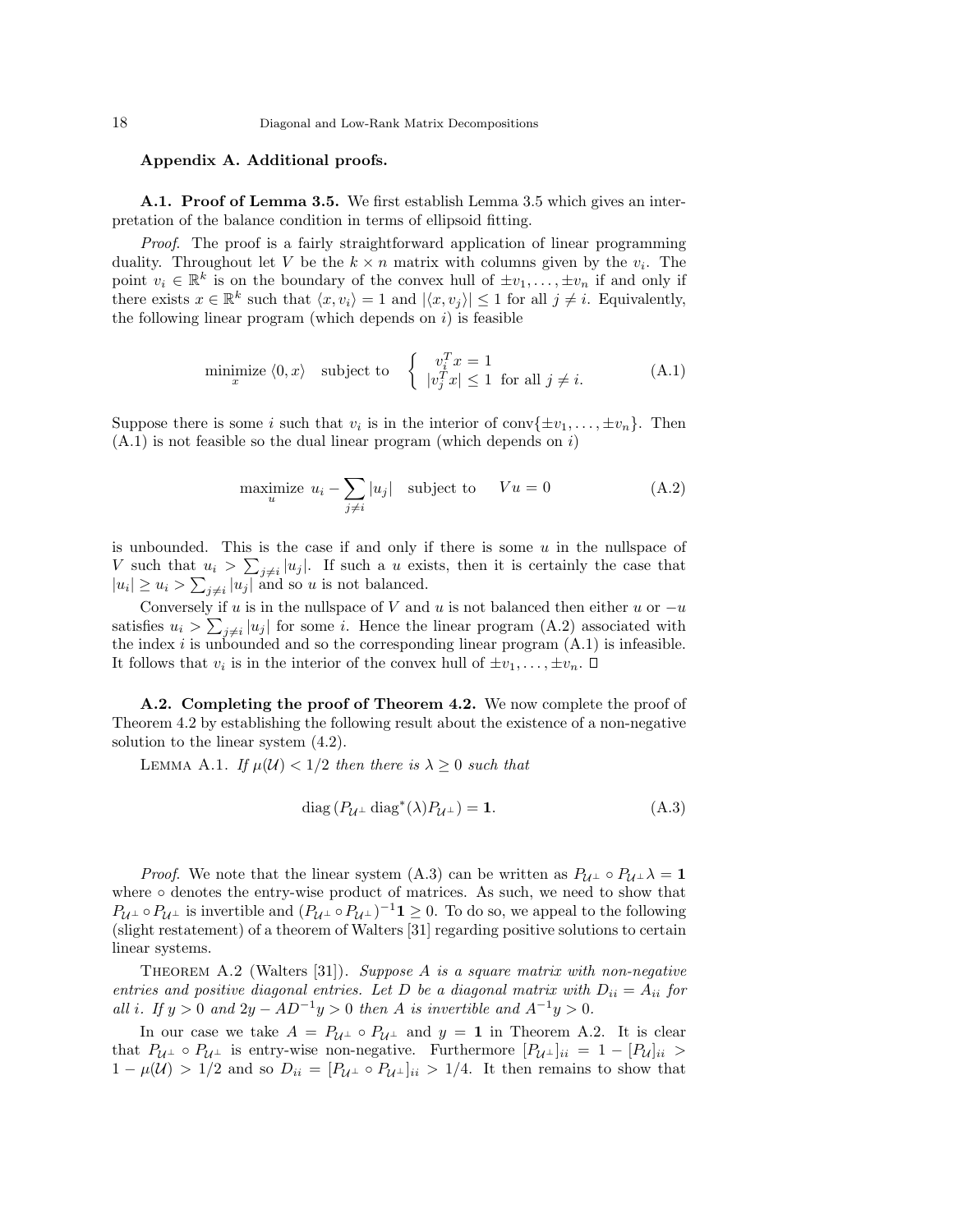$P_{\mathcal{U}^{\perp}} \circ P_{\mathcal{U}^{\perp}} D^{-1} \mathbf{1} < 2\mathbf{1}$ . Consider the *i*th such inequality, and observe that

$$
[P_{\mathcal{U}^{\perp}} \circ P_{\mathcal{U}^{\perp}} D^{-1} \mathbf{1}]_i = (P_{\mathcal{U}^{\perp}} D^{-1} P_{\mathcal{U}^{\perp}})_{ii}
$$
  
\n
$$
= (P_{\mathcal{U}^{\perp}} D_{ii}^{-1} e_i e_i^T P_{\mathcal{U}^{\perp}})_{ii} + (P_{\mathcal{U}^{\perp}} (D^{-1} - D_{ii}^{-1} e_i e_i^T) P_{\mathcal{U}^{\perp}})_{ii}
$$
  
\n
$$
\leq 1 + \max_{j \in [n]} D_{jj}^{-1} (P_{\mathcal{U}^{\perp}} (I - e_i e_i^T) P_{\mathcal{U}^{\perp}})_{ii}
$$
  
\n
$$
< 1 + 4[P_{\mathcal{U}^{\perp}}]_{ii} - 4[P_{\mathcal{U}^{\perp}}]_{ii}^2
$$
  
\n
$$
= 2 - 4([P_{\mathcal{U}^{\perp}}]_{ii} - 1/2)^2
$$
  
\n
$$
\leq 2
$$

where we have used the assumption that  $[P_{U^{\perp}}]_{ii} > 1/2$  for all i and the fact that  $P_{\mathcal{U}^{\perp}}^2 = P_{\mathcal{U}^{\perp}}$ . Applying Walters's theorem completes the proof.

A.3. Proof of Proposition 4.6. We now establish Proposition 4.6, giving a bound on the probability that a suitably random subspace is realizable by bounding the probability that it has coherence strictly bounded above by 1/2.

*Proof.* It suffices to show that  $||P_{\mathcal{U}}e_i||^2 \leq (1 - 2\epsilon)(1/2 - \epsilon) = 1/2 - 2\epsilon^2 < 1/2$  for all i with high probability. The main observation we use is that if  $U$  is a random r dimensional subspace of  $\mathbb{R}^n$  and x is any fixed vector with  $||x|| = 1$  then  $||P_{\mathcal{U}}x||^2 \sim$  $\beta(r/2,(n-r)/2)$  where  $\beta(p,q)$  denotes the beta distribution [13]. In the case where  $r = (1/2 - \epsilon)n$ , using a tail bound for  $\beta$  random variables [13] we see that if  $x \in \mathbb{R}^n$ is fixed and  $r > 3/\epsilon^2$  then

$$
\Pr[||P_{\mathcal{U}}x||^2 \ge (1+2\epsilon)(1/2-\epsilon)] < \frac{1}{a_{\epsilon}} \frac{1}{(\pi(1/4-\epsilon^2))^{1/2}} n^{-1/2} e^{-a_{\epsilon}k}
$$

where  $a_{\epsilon} = \epsilon - 4\epsilon^2/3$ . Taking a union bound over *n* events, as long as  $r > 3/\epsilon^2$ 

$$
\Pr\left[\mu(\mathcal{U}) \ge 1/2\right] \le \Pr\left[\|P_{\mathcal{U}}e_i\|^2 \ge (1 - 2\epsilon)(1/2 - \epsilon) \text{ for some } i \in [n]\right]
$$

$$
\le n \cdot \frac{1}{a_{\epsilon}(\pi(1/4 - \epsilon^2))^{1/2}} n^{-1/2} e^{-a_{\epsilon}k} = \bar{c}n^{1/2} e^{-\bar{c}n}
$$

for appropriate positive constants  $\bar{c}$  and  $\tilde{c}$ .  $\Box$ 

Acknowledgements. The authors would like to thank Prof. Sanjoy Mitter for helpful discussions.

#### REFERENCES

- [1] A.A. ALBERT, The matrices of factor analysis, Proc. Natl. Acad. Sci. USA, 30 (1944), p. 90.
- [2] J. BRIET, F. DE OLIVEIRA FILHO, AND F. VALLENTIN, Grothendieck inequalities for semidefinite programs with rank constraint, Arxiv preprint arXiv:1011.1754, (2010).
- [3] A.E. BROUWER AND J. DRAISMA, Equivariant Gröbner bases and the Gaussian two-factor model, Math. Comp., 80 (2011), pp. 1123–1133.
- [4] E.J. CANDÈS, X. LI, Y. MA, AND J. WRIGHT, Robust principal component analysis?, Journal of the ACM, 58 (2011), pp. 11:1–11:37.
- [5] E.J. CANDÈS AND B. RECHT, Exact matrix completion via convex optimization, Found. Comput. Math., 9 (2009), pp. 717–772.
- [6] V. Chandrasekaran, S. Sanghavi, P.A. Parrilo, and A.S. Willsky, Rank-sparsity incoherence for matrix decomposition, SIAM J. Optim., 21 (2011), pp. 572-596.
- [7] G. Della Riccia and A. Shapiro, Minimum rank and minimum trace of covariance matrices, Psychometrika, 47 (1982), pp. 443–448.
- [8] C. DELORME AND S. POLJAK, Combinatorial properties and the complexity of a max-cut approximation, European J. Combin., 14 (1993), pp. 313–333.